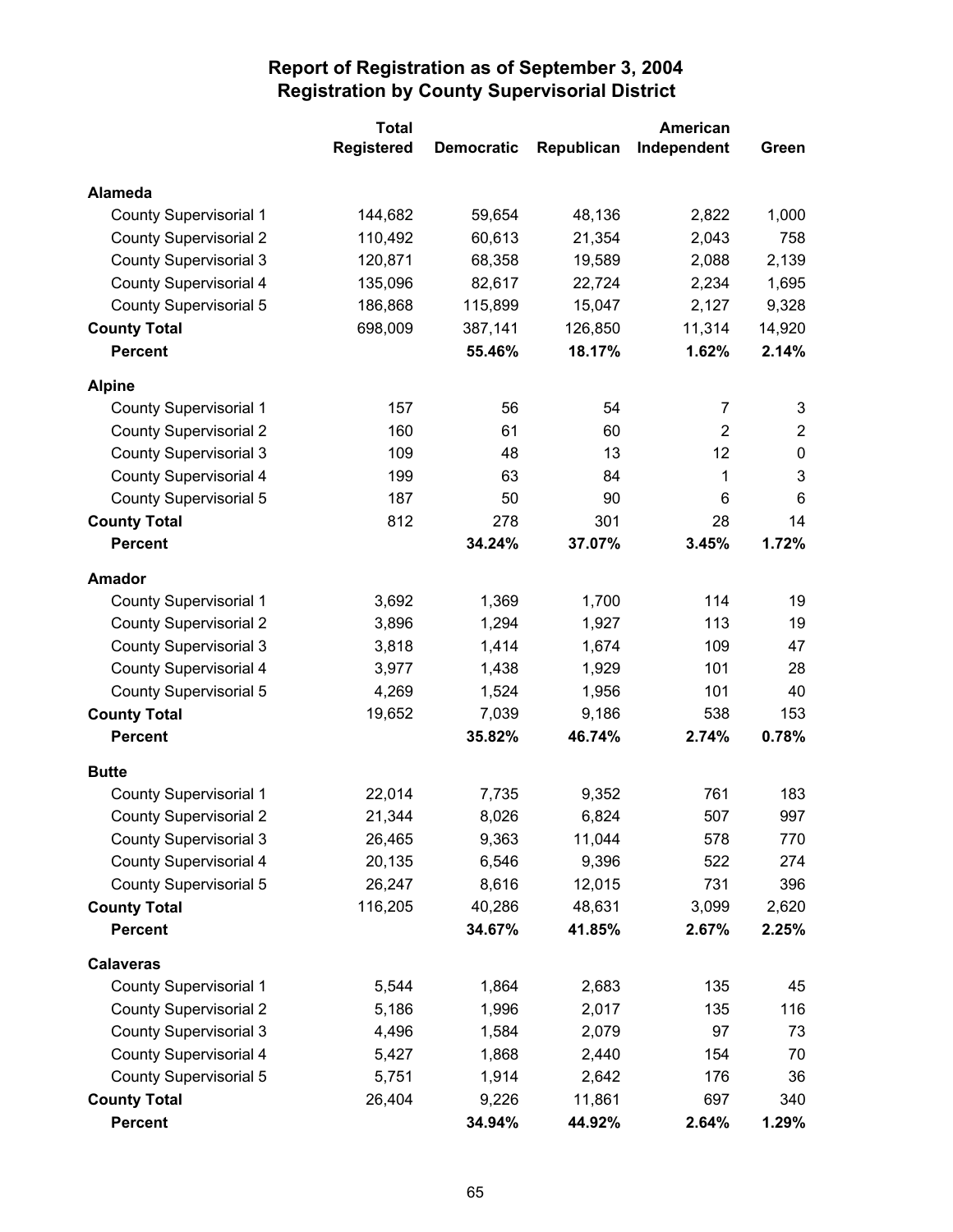|                               |             |                    | Peace and |                         | <b>Declined to</b> |
|-------------------------------|-------------|--------------------|-----------|-------------------------|--------------------|
|                               | Libertarian | <b>Natural Law</b> | Freedom   | <b>Miscellaneous</b>    | <b>State</b>       |
| Alameda                       |             |                    |           |                         |                    |
| <b>County Supervisorial 1</b> | 748         | 115                | 253       | 1,165                   | 30,789             |
| <b>County Supervisorial 2</b> | 491         | 213                | 443       | 938                     | 23,639             |
| <b>County Supervisorial 3</b> | 563         | 287                | 711       | 945                     | 26,191             |
| <b>County Supervisorial 4</b> | 557         | 603                | 835       | 995                     | 22,836             |
| <b>County Supervisorial 5</b> | 980         | 581                | 1,468     | 1,577                   | 39,861             |
| <b>County Total</b>           | 3,339       | 1,799              | 3,710     | 5,620                   | 143,316            |
| <b>Percent</b>                | 0.48%       | 0.26%              | 0.53%     | 0.81%                   | 20.53%             |
| <b>Alpine</b>                 |             |                    |           |                         |                    |
| <b>County Supervisorial 1</b> | 0           | 0                  | $\pmb{0}$ | $\overline{\mathbf{c}}$ | 35                 |
| <b>County Supervisorial 2</b> | 0           | 0                  | 1         | $\overline{2}$          | 32                 |
| <b>County Supervisorial 3</b> | 0           | 0                  | 1         | 0                       | 35                 |
| <b>County Supervisorial 4</b> | 4           | 0                  | 0         | 0                       | 44                 |
| <b>County Supervisorial 5</b> | 0           | 0                  | 0         | 0                       | 35                 |
| <b>County Total</b>           | 4           | 0                  | 2         | 4                       | 181                |
| <b>Percent</b>                | 0.49%       | 0.00%              | 0.25%     | 0.49%                   | 22.29%             |
| <b>Amador</b>                 |             |                    |           |                         |                    |
| <b>County Supervisorial 1</b> | 23          | 0                  | 9         | 38                      | 420                |
| <b>County Supervisorial 2</b> | 30          | 6                  | 11        | 48                      | 448                |
| <b>County Supervisorial 3</b> | 25          | 1                  | 8         | 44                      | 496                |
| <b>County Supervisorial 4</b> | 24          | 1                  | 9         | 32                      | 415                |
| <b>County Supervisorial 5</b> | 29          | 3                  | 6         | 44                      | 566                |
| <b>County Total</b>           | 131         | 11                 | 43        | 206                     | 2,345              |
| <b>Percent</b>                | 0.67%       | 0.06%              | 0.22%     | 1.05%                   | 11.93%             |
| <b>Butte</b>                  |             |                    |           |                         |                    |
| <b>County Supervisorial 1</b> | 131         | 29                 | 111       | 150                     | 3,562              |
| <b>County Supervisorial 2</b> | 217         | 17                 | 149       | 153                     | 4,454              |
| <b>County Supervisorial 3</b> | 163         | 18                 | 105       | 180                     | 4,244              |
| <b>County Supervisorial 4</b> | 118         | 23                 | 73        | 112                     | 3,071              |
| <b>County Supervisorial 5</b> | 177         | 14                 | 147       | 196                     | 3,955              |
| <b>County Total</b>           | 806         | 101                | 585       | 791                     | 19,286             |
| <b>Percent</b>                | 0.69%       | 0.09%              | 0.50%     | 0.68%                   | 16.60%             |
| <b>Calaveras</b>              |             |                    |           |                         |                    |
| <b>County Supervisorial 1</b> | 49          | 4                  | 8         | 17                      | 739                |
| <b>County Supervisorial 2</b> | 84          | 13                 | 19        | 27                      | 779                |
| <b>County Supervisorial 3</b> | 44          | 1                  | 9         | 20                      | 589                |
| <b>County Supervisorial 4</b> | 111         | $\overline{2}$     | 21        | 23                      | 738                |
| <b>County Supervisorial 5</b> | 51          | 1                  | 16        | 22                      | 893                |
| <b>County Total</b>           | 339         | 21                 | 73        | 109                     | 3,738              |
| <b>Percent</b>                | 1.28%       | 0.08%              | 0.28%     | 0.41%                   | 14.16%             |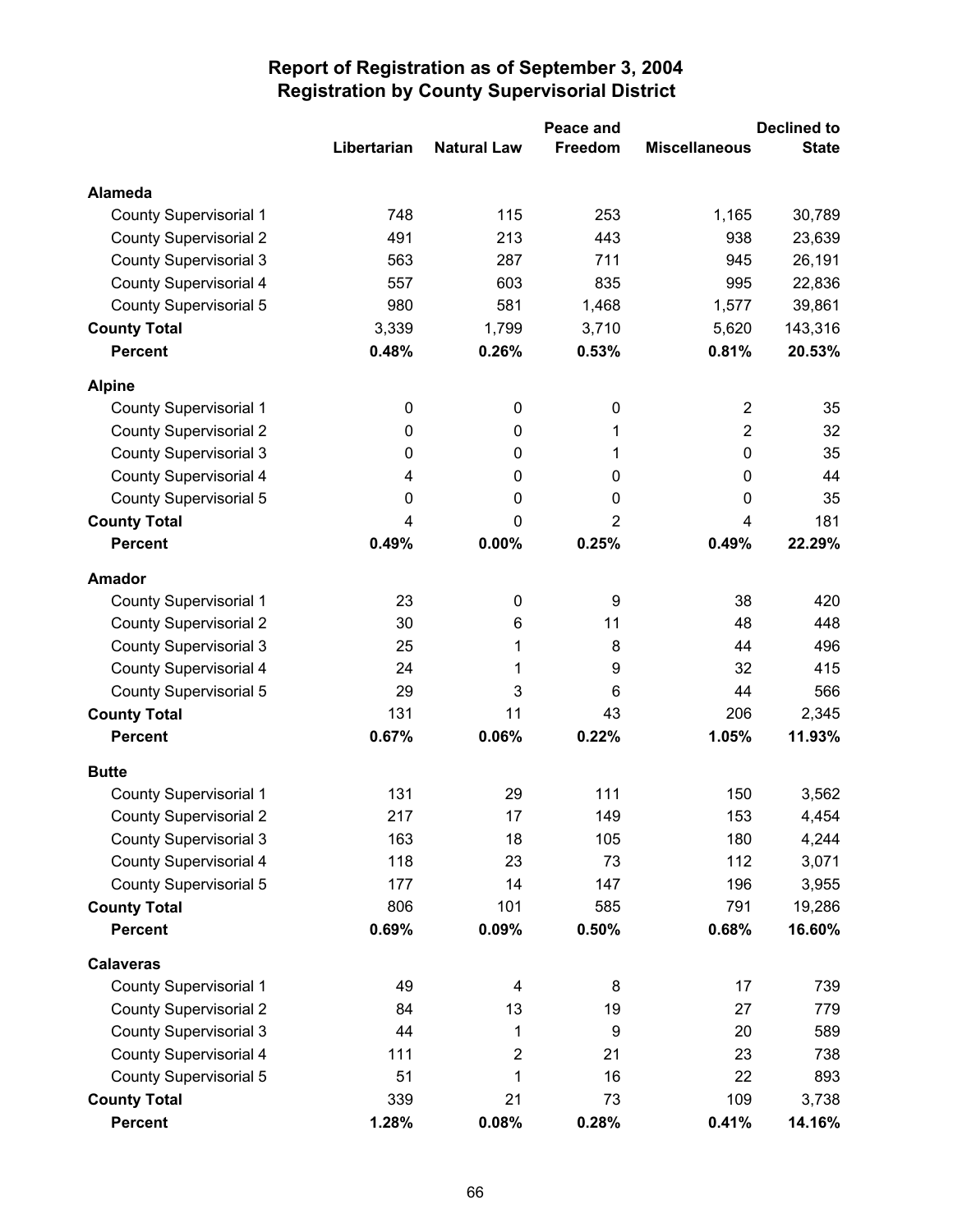|                               | <b>Total</b>      |                   |            | American    |       |
|-------------------------------|-------------------|-------------------|------------|-------------|-------|
|                               | <b>Registered</b> | <b>Democratic</b> | Republican | Independent | Green |
| Colusa                        |                   |                   |            |             |       |
| <b>County Supervisorial 1</b> | 1,410             | 537               | 635        | 32          | 3     |
| <b>County Supervisorial 2</b> | 1,759             | 701               | 826        | 36          | 4     |
| <b>County Supervisorial 3</b> | 1,226             | 460               | 556        | 37          | 4     |
| <b>County Supervisorial 4</b> | 1,621             | 617               | 734        | 56          | 5     |
| <b>County Supervisorial 5</b> | 1,704             | 578               | 857        | 33          | 9     |
| <b>County Total</b>           | 7,720             | 2,893             | 3,608      | 194         | 25    |
| <b>Percent</b>                |                   | 37.47%            | 46.74%     | 2.51%       | 0.32% |
| <b>Contra Costa</b>           |                   |                   |            |             |       |
| County Supervisorial 1        | 71,811            | 48,020            | 8,536      | 946         | 1,518 |
| <b>County Supervisorial 2</b> | 109,243           | 51,702            | 35,186     | 1,782       | 1,183 |
| <b>County Supervisorial 3</b> | 121,303           | 42,675            | 54,359     | 1,974       | 686   |
| <b>County Supervisorial 4</b> | 91,545            | 42,219            | 29,654     | 1,791       | 863   |
| County Supervisorial 5        | 81,024            | 45,121            | 19,680     | 1,770       | 346   |
| <b>County Total</b>           | 474,926           | 229,737           | 147,415    | 8,263       | 4,596 |
| <b>Percent</b>                |                   | 48.37%            | 31.04%     | 1.74%       | 0.97% |
| <b>Del Norte</b>              |                   |                   |            |             |       |
| <b>County Supervisorial 1</b> | 1,820             | 747               | 622        | 55          | 21    |
| <b>County Supervisorial 2</b> | 2,072             | 794               | 758        | 60          | 21    |
| <b>County Supervisorial 3</b> | 2,763             | 1,037             | 1,122      | 72          | 16    |
| <b>County Supervisorial 4</b> | 2,716             | 917               | 1,202      | 77          | 20    |
| <b>County Supervisorial 5</b> | 2,711             | 1,086             | 1,012      | 91          | 43    |
| <b>County Total</b>           | 12,082            | 4,581             | 4,716      | 355         | 121   |
| <b>Percent</b>                |                   | 37.92%            | 39.03%     | 2.94%       | 1.00% |
| <b>El Dorado</b>              |                   |                   |            |             |       |
| <b>County Supervisorial 1</b> | 20,319            | 5,475             | 11,267     | 373         | 104   |
| <b>County Supervisorial 2</b> | 23,110            | 7,041             | 11,364     | 594         | 212   |
| <b>County Supervisorial 3</b> | 18,853            | 6,502             | 8,430      | 538         | 212   |
| County Supervisorial 4        | 21,996            | 6,511             | 11,137     | 508         | 238   |
| County Supervisorial 5        | 14,886            | 5,667             | 4,478      | 488         | 343   |
| <b>County Total</b>           | 99,164            | 31,196            | 46,676     | 2,501       | 1,109 |
| <b>Percent</b>                |                   | 31.46%            | 47.07%     | 2.52%       | 1.12% |
| <b>Fresno</b>                 |                   |                   |            |             |       |
| County Supervisorial 1        | 58,610            | 27,874            | 23,424     | 956         | 205   |
| <b>County Supervisorial 2</b> | 89,213            | 29,673            | 47,604     | 1,348       | 586   |
| <b>County Supervisorial 3</b> | 51,317            | 26,162            | 18,934     | 743         | 413   |
| <b>County Supervisorial 4</b> | 50,970            | 22,205            | 22,541     | 792         | 135   |
| County Supervisorial 5        | 83,581            | 27,490            | 44,004     | 1,531       | 398   |
| <b>County Total</b>           | 333,691           | 133,404           | 156,507    | 5,370       | 1,737 |
| <b>Percent</b>                |                   | 39.98%            | 46.90%     | 1.61%       | 0.52% |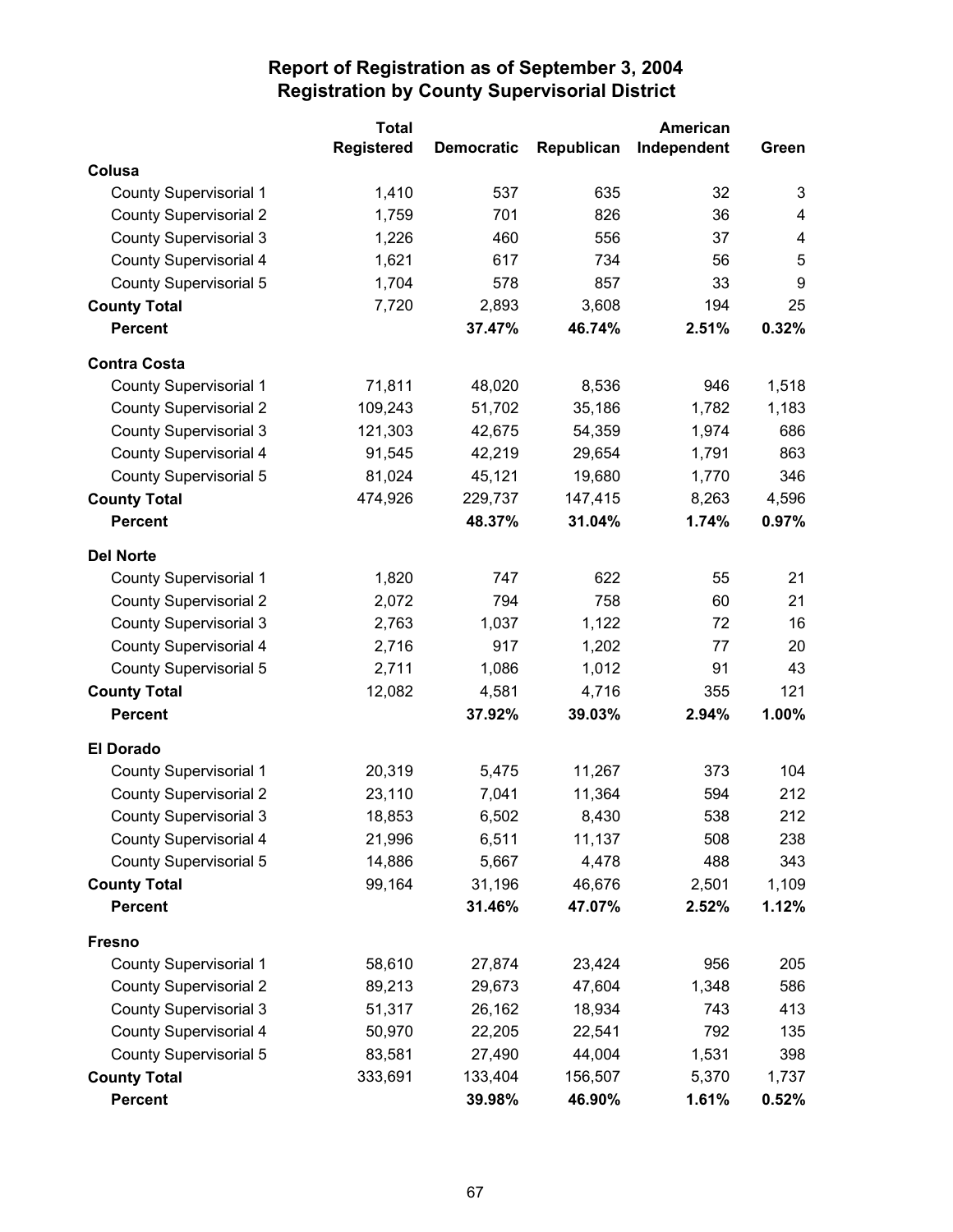|                               |                |                    | Peace and      |                      | <b>Declined to</b> |
|-------------------------------|----------------|--------------------|----------------|----------------------|--------------------|
|                               | Libertarian    | <b>Natural Law</b> | Freedom        | <b>Miscellaneous</b> | <b>State</b>       |
| Colusa                        |                |                    |                |                      |                    |
| <b>County Supervisorial 1</b> | 9              | 1                  | 1              | 1                    | 191                |
| <b>County Supervisorial 2</b> | 4              | $\pmb{0}$          | 6              | $\overline{2}$       | 180                |
| <b>County Supervisorial 3</b> | $\overline{2}$ | 1                  | 0              | $\mathbf 0$          | 166                |
| <b>County Supervisorial 4</b> | 5              | 0                  | 3              | 6                    | 195                |
| <b>County Supervisorial 5</b> | 10             | 1                  | 10             | 6                    | 200                |
| <b>County Total</b>           | 30             | 3                  | 20             | 15                   | 932                |
| <b>Percent</b>                | 0.39%          | 0.04%              | 0.26%          | 0.19%                | 12.07%             |
| <b>Contra Costa</b>           |                |                    |                |                      |                    |
| <b>County Supervisorial 1</b> | 291            | 177                | 301            | 436                  | 11,586             |
| <b>County Supervisorial 2</b> | 514            | 145                | 189            | 999                  | 17,543             |
| <b>County Supervisorial 3</b> | 485            | 93                 | 128            | 873                  | 20,030             |
| <b>County Supervisorial 4</b> | 539            | 116                | 260            | 724                  | 15,379             |
| County Supervisorial 5        | 344            | 76                 | 285            | 478                  | 12,924             |
| <b>County Total</b>           | 2,173          | 607                | 1,163          | 3,510                | 77,462             |
| <b>Percent</b>                | 0.46%          | 0.13%              | 0.24%          | 0.74%                | 16.31%             |
| <b>Del Norte</b>              |                |                    |                |                      |                    |
| <b>County Supervisorial 1</b> | 13             | $\overline{2}$     | 6              | 28                   | 326                |
| <b>County Supervisorial 2</b> | 16             | $\overline{2}$     | 10             | 19                   | 392                |
| <b>County Supervisorial 3</b> | 25             | 1                  | $\overline{4}$ | 23                   | 463                |
| <b>County Supervisorial 4</b> | 12             | 0                  | 11             | 18                   | 459                |
| County Supervisorial 5        | 16             | 3                  | 10             | 23                   | 427                |
| <b>County Total</b>           | 82             | 8                  | 41             | 111                  | 2,067              |
| <b>Percent</b>                | 0.68%          | 0.07%              | 0.34%          | 0.92%                | 17.11%             |
| <b>El Dorado</b>              |                |                    |                |                      |                    |
| <b>County Supervisorial 1</b> | 101            | 10                 | 26             | 123                  | 2,840              |
| <b>County Supervisorial 2</b> | 189            | 11                 | 63             | 162                  | 3,474              |
| <b>County Supervisorial 3</b> | 123            | 18                 | 80             | 146                  | 2,804              |
| County Supervisorial 4        | 148            | 12                 | 38             | 156                  | 3,248              |
| <b>County Supervisorial 5</b> | 135            | 28                 | 81             | 133                  | 3,533              |
| <b>County Total</b>           | 696            | 79                 | 288            | 720                  | 15,899             |
| <b>Percent</b>                | 0.70%          | 0.08%              | 0.29%          | 0.73%                | 16.03%             |
| <b>Fresno</b>                 |                |                    |                |                      |                    |
| <b>County Supervisorial 1</b> | 185            | 44                 | 107            | 100                  | 5,715              |
| <b>County Supervisorial 2</b> | 314            | 61                 | 99             | 143                  | 9,385              |
| <b>County Supervisorial 3</b> | 170            | 43                 | 107            | 79                   | 4,666              |
| <b>County Supervisorial 4</b> | 119            | 44                 | 81             | 83                   | 4,970              |
| <b>County Supervisorial 5</b> | 344            | 33                 | 107            | 142                  | 9,532              |
| <b>County Total</b>           | 1,132          | 225                | 501            | 547                  | 34,268             |
| <b>Percent</b>                | 0.34%          | 0.07%              | 0.15%          | 0.16%                | 10.27%             |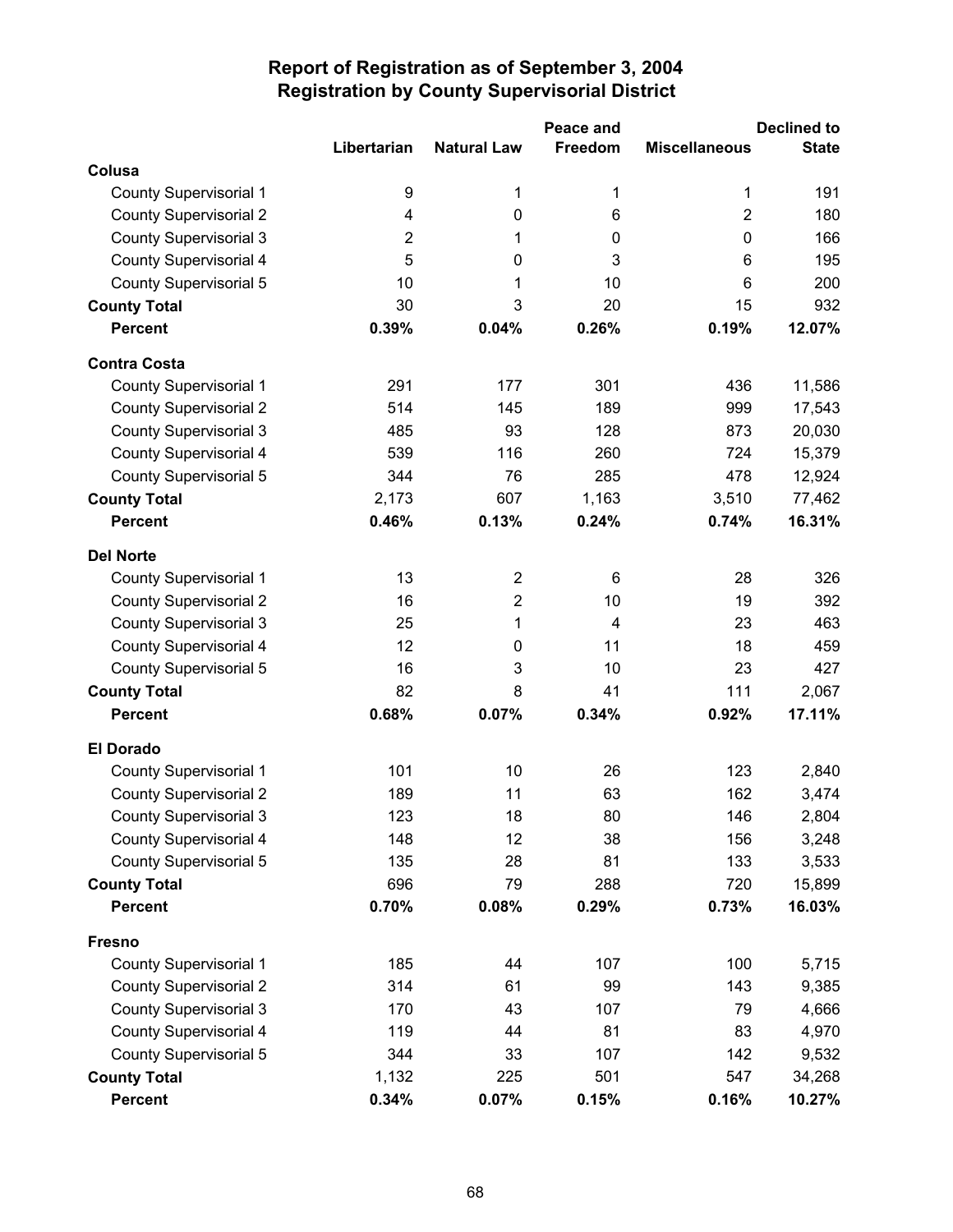|                               | <b>Total</b>      |                   |            | American    |                |
|-------------------------------|-------------------|-------------------|------------|-------------|----------------|
|                               | <b>Registered</b> | <b>Democratic</b> | Republican | Independent | Green          |
| Glenn                         |                   |                   |            |             |                |
| <b>County Supervisorial 1</b> | 2,361             | 764               | 1,141      | 67          | 6              |
| <b>County Supervisorial 2</b> | 2,165             | 723               | 1,023      | 53          | 10             |
| <b>County Supervisorial 3</b> | 2,730             | 830               | 1,456      | 69          | 5              |
| <b>County Supervisorial 4</b> | 2,247             | 802               | 981        | 64          | $\overline{7}$ |
| <b>County Supervisorial 5</b> | 2,012             | 751               | 938        | 36          | 10             |
| <b>County Total</b>           | 11,515            | 3,870             | 5,539      | 289         | 38             |
| <b>Percent</b>                |                   | 33.61%            | 48.10%     | 2.51%       | 0.33%          |
| <b>Humboldt</b>               |                   |                   |            |             |                |
| <b>County Supervisorial 1</b> | 15,656            | 6,107             | 6,151      | 337         | 418            |
| <b>County Supervisorial 2</b> | 16,445            | 6,493             | 5,780      | 427         | 652            |
| <b>County Supervisorial 3</b> | 18,269            | 7,822             | 3,405      | 346         | 2,156          |
| <b>County Supervisorial 4</b> | 13,804            | 5,961             | 4,013      | 345         | 651            |
| <b>County Supervisorial 5</b> | 16,761            | 7,385             | 4,697      | 408         | 959            |
| <b>County Total</b>           | 80,935            | 33,768            | 24,046     | 1,863       | 4,836          |
| <b>Percent</b>                |                   | 41.72%            | 29.71%     | 2.30%       | 5.98%          |
| <b>Imperial</b>               |                   |                   |            |             |                |
| County Supervisorial 1        | 11,959            | 8,104             | 1,462      | 135         | 36             |
| <b>County Supervisorial 2</b> | 10,397            | 5,365             | 3,258      | 179         | 29             |
| <b>County Supervisorial 3</b> | 10,336            | 5,023             | 3,519      | 197         | 21             |
| <b>County Supervisorial 4</b> | 9,886             | 4,714             | 3,475      | 207         | 16             |
| <b>County Supervisorial 5</b> | 9,473             | 5,295             | 2,502      | 229         | 27             |
| <b>County Total</b>           | 52,051            | 28,501            | 14,216     | 947         | 129            |
| <b>Percent</b>                |                   | 54.76%            | 27.31%     | 1.82%       | 0.25%          |
| Inyo                          |                   |                   |            |             |                |
| <b>County Supervisorial 1</b> | 2,211             | 643               | 1,209      | 46          | 19             |
| <b>County Supervisorial 2</b> | 1,840             | 583               | 842        | 52          | 28             |
| <b>County Supervisorial 3</b> | 2,449             | 771               | 1,216      | 67          | 18             |
| County Supervisorial 4        | 1,943             | 640               | 916        | 43          | 13             |
| County Supervisorial 5        | 1,669             | 683               | 569        | 70          | 27             |
| <b>County Total</b>           | 10,112            | 3,320             | 4,752      | 278         | 105            |
| <b>Percent</b>                |                   | 32.83%            | 46.99%     | 2.75%       | 1.04%          |
| Kern                          |                   |                   |            |             |                |
| <b>County Supervisorial 1</b> | 52,389            | 19,664            | 24,320     | 1,309       | 135            |
| <b>County Supervisorial 2</b> | 56,512            | 18,622            | 27,592     | 1,624       | 169            |
| <b>County Supervisorial 3</b> | 64,990            | 20,578            | 35,254     | 1,565       | 186            |
| <b>County Supervisorial 4</b> | 65,910            | 19,092            | 37,073     | 1,539       | 202            |
| <b>County Supervisorial 5</b> | 38,224            | 21,981            | 11,429     | 821         | 70             |
| <b>County Total</b>           | 278,025           | 99,937            | 135,668    | 6,858       | 762            |
| <b>Percent</b>                |                   | 35.95%            | 48.80%     | 2.47%       | 0.27%          |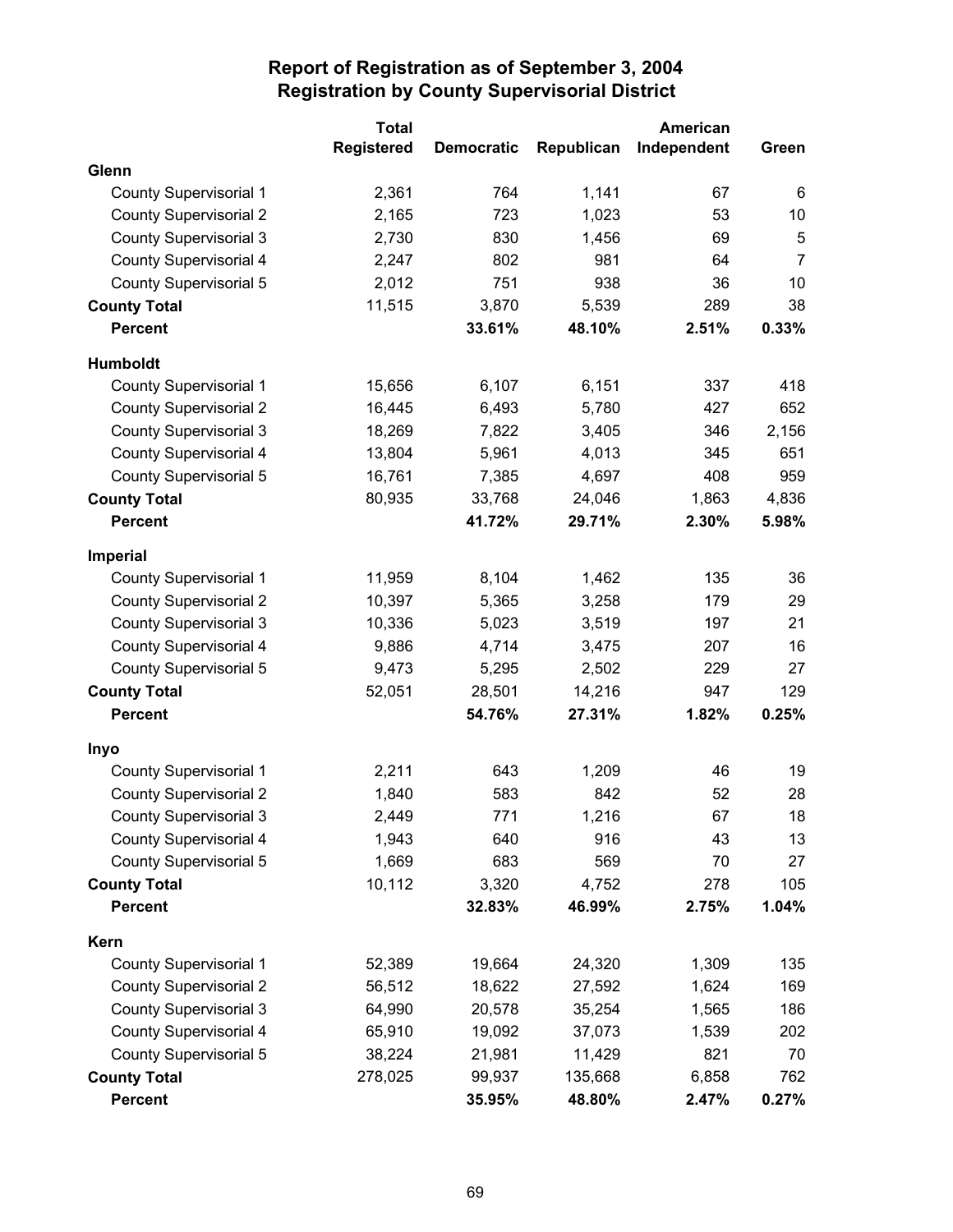|                               |                  |                    | Peace and      |                      | <b>Declined to</b> |
|-------------------------------|------------------|--------------------|----------------|----------------------|--------------------|
|                               | Libertarian      | <b>Natural Law</b> | Freedom        | <b>Miscellaneous</b> | <b>State</b>       |
| Glenn                         |                  |                    |                |                      |                    |
| <b>County Supervisorial 1</b> | 12               | $\overline{2}$     | 8              | 10                   | 351                |
| <b>County Supervisorial 2</b> | 5                | 3                  | 10             | 6                    | 332                |
| <b>County Supervisorial 3</b> | $\boldsymbol{9}$ | $\overline{2}$     | 9              | 3                    | 347                |
| <b>County Supervisorial 4</b> | 10               | $\overline{2}$     | 5              | 14                   | 362                |
| <b>County Supervisorial 5</b> | 5                | $\mathbf 0$        | 11             | 1                    | 260                |
| <b>County Total</b>           | 41               | 9                  | 43             | 34                   | 1,652              |
| <b>Percent</b>                | 0.36%            | 0.08%              | 0.37%          | 0.30%                | 14.35%             |
| Humboldt                      |                  |                    |                |                      |                    |
| <b>County Supervisorial 1</b> | 132              | 17                 | 42             | 66                   | 2,386              |
| <b>County Supervisorial 2</b> | 147              | 16                 | 56             | 40                   | 2,834              |
| <b>County Supervisorial 3</b> | 180              | 35                 | 76             | 52                   | 4,197              |
| <b>County Supervisorial 4</b> | 132              | 19                 | 53             | 60                   | 2,570              |
| <b>County Supervisorial 5</b> | 144              | 38                 | 68             | 53                   | 3,009              |
| <b>County Total</b>           | 735              | 125                | 295            | 271                  | 14,996             |
| <b>Percent</b>                | 0.91%            | 0.15%              | 0.36%          | 0.33%                | 18.53%             |
| <b>Imperial</b>               |                  |                    |                |                      |                    |
| <b>County Supervisorial 1</b> | 39               | 18                 | 54             | 42                   | 2,069              |
| <b>County Supervisorial 2</b> | 31               | 11                 | 39             | 47                   | 1,438              |
| <b>County Supervisorial 3</b> | 32               | 14                 | 35             | 57                   | 1,438              |
| <b>County Supervisorial 4</b> | 29               | 9                  | 40             | 64                   | 1,332              |
| <b>County Supervisorial 5</b> | 43               | 11                 | 49             | 47                   | 1,270              |
| <b>County Total</b>           | 174              | 63                 | 217            | 257                  | 7,547              |
| <b>Percent</b>                | 0.33%            | 0.12%              | 0.42%          | 0.49%                | 14.50%             |
| Inyo                          |                  |                    |                |                      |                    |
| County Supervisorial 1        | 11               | $\overline{2}$     | $\overline{7}$ | 9                    | 265                |
| <b>County Supervisorial 2</b> | 12               | 1                  | $\sqrt{5}$     | 12                   | 305                |
| <b>County Supervisorial 3</b> | 10               | 2                  | 6              | 17                   | 342                |
| <b>County Supervisorial 4</b> | 15               | 1                  | 4              | 10                   | 301                |
| <b>County Supervisorial 5</b> | 20               | 1                  | 5              | 16                   | 278                |
| <b>County Total</b>           | 68               | 7                  | 27             | 64                   | 1,491              |
| <b>Percent</b>                | 0.67%            | 0.07%              | 0.27%          | 0.63%                | 14.74%             |
| Kern                          |                  |                    |                |                      |                    |
| <b>County Supervisorial 1</b> | 286              | 45                 | 100            | 87                   | 6,443              |
| <b>County Supervisorial 2</b> | 299              | 45                 | 135            | 158                  | 7,868              |
| <b>County Supervisorial 3</b> | 294              | 33                 | 95             | 129                  | 6,856              |
| <b>County Supervisorial 4</b> | 312              | 37                 | 83             | 122                  | 7,450              |
| <b>County Supervisorial 5</b> | 136              | 46                 | 120            | 92                   | 3,529              |
| <b>County Total</b>           | 1,327            | 206                | 533            | 588                  | 32,146             |
| <b>Percent</b>                | 0.48%            | 0.07%              | 0.19%          | 0.21%                | 11.56%             |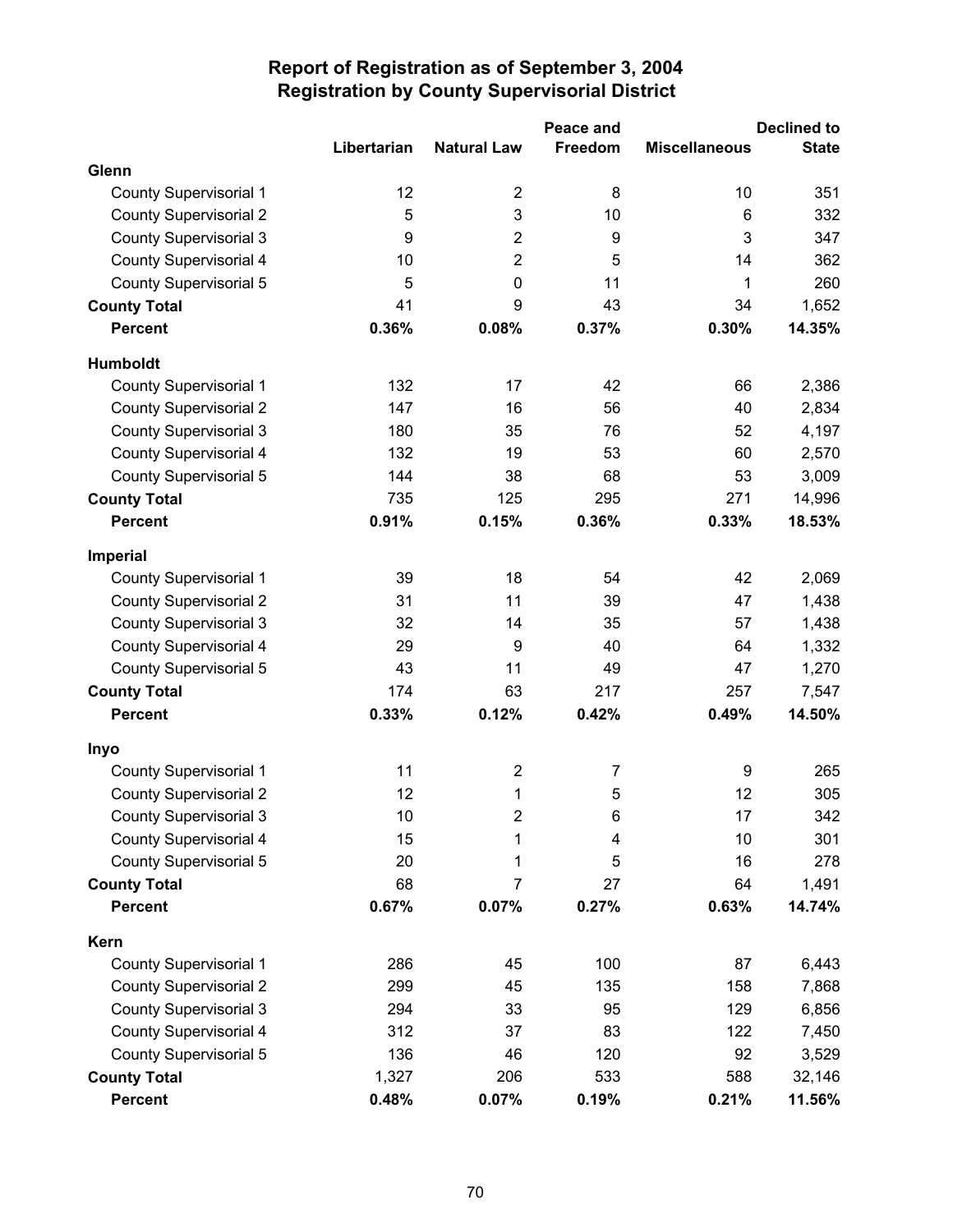|                               | <b>Total</b>      |                   |            | <b>American</b> |        |
|-------------------------------|-------------------|-------------------|------------|-----------------|--------|
|                               | <b>Registered</b> | <b>Democratic</b> | Republican | Independent     | Green  |
| <b>Kings</b>                  |                   |                   |            |                 |        |
| <b>County Supervisorial 1</b> | 8,248             | 2,530             | 4,453      | 170             | 20     |
| <b>County Supervisorial 2</b> | 6,516             | 3,626             | 2,018      | 127             | 13     |
| <b>County Supervisorial 3</b> | 12,695            | 3,705             | 7,290      | 236             | 42     |
| <b>County Supervisorial 4</b> | 10,068            | 4,439             | 4,289      | 184             | 23     |
| <b>County Supervisorial 5</b> | 10,632            | 4,156             | 5,081      | 214             | 23     |
| <b>County Total</b>           | 48,159            | 18,456            | 23,131     | 931             | 121    |
| <b>Percent</b>                |                   | 38.32%            | 48.03%     | 1.93%           | 0.25%  |
| Lake                          |                   |                   |            |                 |        |
| County Supervisorial 1        | 6,477             | 2,735             | 2,208      | 204             | 121    |
| <b>County Supervisorial 2</b> | 5,114             | 2,769             | 1,216      | 174             | 61     |
| <b>County Supervisorial 3</b> | 6,425             | 3,012             | 1,965      | 198             | 91     |
| <b>County Supervisorial 4</b> | 6,275             | 2,465             | 2,497      | 159             | 108    |
| <b>County Supervisorial 5</b> | 6,666             | 2,789             | 2,416      | 171             | 97     |
| <b>County Total</b>           | 30,957            | 13,770            | 10,302     | 906             | 478    |
| <b>Percent</b>                |                   | 44.48%            | 33.28%     | 2.93%           | 1.54%  |
| Lassen                        |                   |                   |            |                 |        |
| <b>County Supervisorial 1</b> | 2,941             | 997               | 1,225      | 135             | 17     |
| <b>County Supervisorial 2</b> | 2,800             | 922               | 1,119      | 120             | 20     |
| <b>County Supervisorial 3</b> | 3,211             | 881               | 1,636      | 125             | 8      |
| <b>County Supervisorial 4</b> | 2,786             | 815               | 1,407      | 79              | 13     |
| <b>County Supervisorial 5</b> | 2,475             | 766               | 1,080      | 132             | 7      |
| <b>County Total</b>           | 14,213            | 4,381             | 6,467      | 591             | 65     |
| <b>Percent</b>                |                   | 30.82%            | 45.50%     | 4.16%           | 0.46%  |
| <b>Los Angeles</b>            |                   |                   |            |                 |        |
| <b>County Supervisorial 1</b> | 556,612           | 327,063           | 104,767    | 9,173           | 3,402  |
| <b>County Supervisorial 2</b> | 649,222           | 439,532           | 79,759     | 10,069          | 4,365  |
| <b>County Supervisorial 3</b> | 831,460           | 436,818           | 195,889    | 13,527          | 8,689  |
| County Supervisorial 4        | 835,646           | 370,828           | 286,941    | 13,975          | 5,172  |
| <b>County Supervisorial 5</b> | 918,382           | 358,117           | 365,752    | 16,329          | 5,694  |
| <b>County Total</b>           | 3,791,322         | 1,932,358         | 1,033,108  | 63,073          | 27,322 |
| <b>Percent</b>                |                   | 50.97%            | 27.25%     | 1.66%           | 0.72%  |
| <b>Madera</b>                 |                   |                   |            |                 |        |
| <b>County Supervisorial 1</b> | 11,989            | 3,609             | 6,610      | 239             | 59     |
| <b>County Supervisorial 2</b> | 8,612             | 3,123             | 4,290      | 185             | 22     |
| <b>County Supervisorial 3</b> | 8,538             | 3,514             | 3,916      | 124             | 33     |
| <b>County Supervisorial 4</b> | 5,162             | 2,811             | 1,586      | 98              | 7      |
| County Supervisorial 5        | 12,444            | 3,355             | 7,057      | 290             | 121    |
| <b>County Total</b>           | 46,745            | 16,412            | 23,459     | 936             | 242    |
| <b>Percent</b>                |                   | 35.11%            | 50.19%     | 2.00%           | 0.52%  |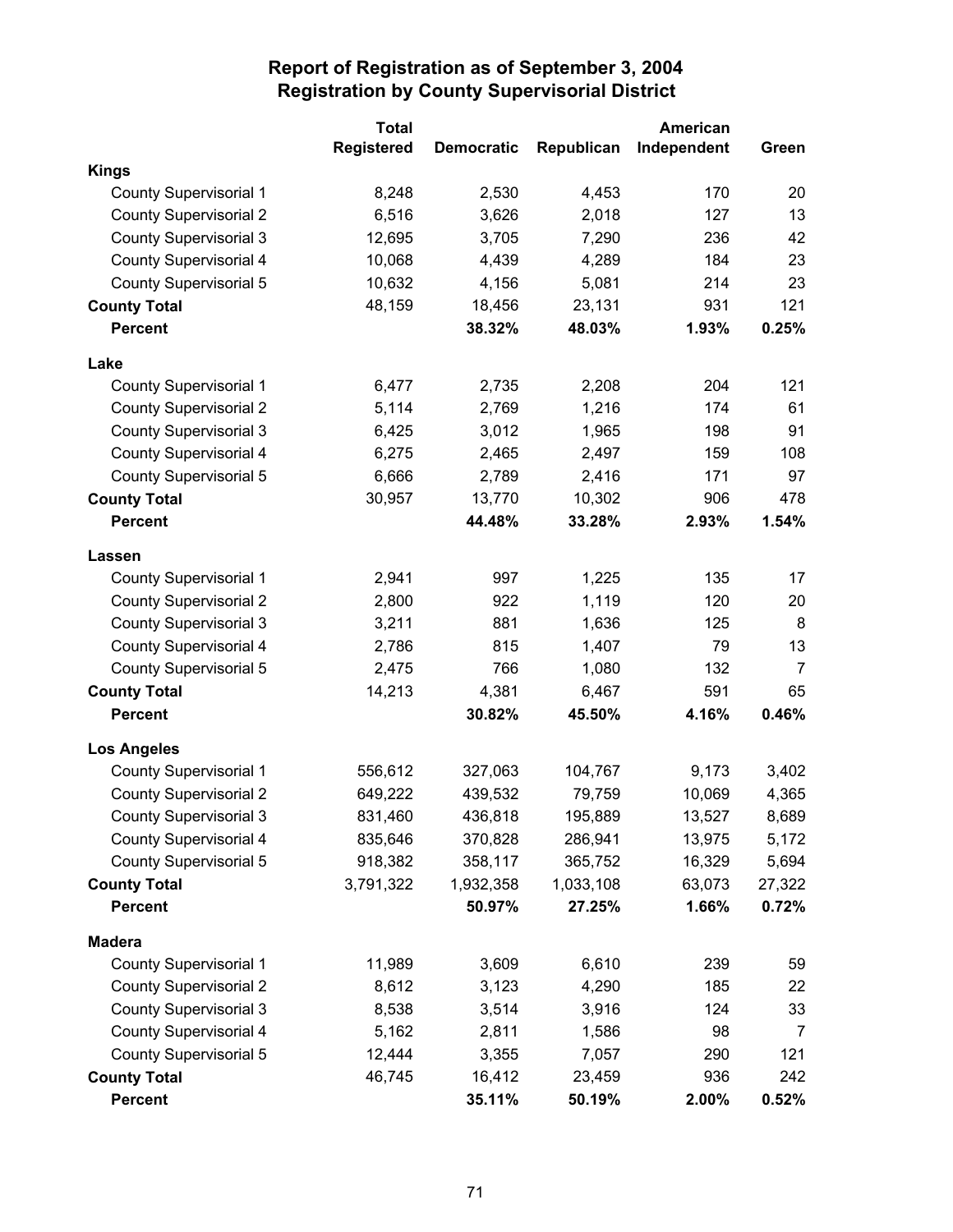|                               |                |                    | Peace and      |                      | <b>Declined to</b> |
|-------------------------------|----------------|--------------------|----------------|----------------------|--------------------|
|                               | Libertarian    | <b>Natural Law</b> | Freedom        | <b>Miscellaneous</b> | <b>State</b>       |
| <b>Kings</b>                  |                |                    |                |                      |                    |
| <b>County Supervisorial 1</b> | 24             | 5                  | $\overline{7}$ | 93                   | 946                |
| <b>County Supervisorial 2</b> | 15             | 9                  | 5              | 75                   | 628                |
| <b>County Supervisorial 3</b> | 51             | 14                 | 5              | 110                  | 1,242              |
| <b>County Supervisorial 4</b> | 20             | 10                 | 6              | 122                  | 975                |
| <b>County Supervisorial 5</b> | 27             | 5                  | 6              | 99                   | 1,021              |
| <b>County Total</b>           | 137            | 43                 | 29             | 499                  | 4,812              |
| <b>Percent</b>                | 0.28%          | 0.09%              | 0.06%          | 1.04%                | 9.99%              |
| Lake                          |                |                    |                |                      |                    |
| <b>County Supervisorial 1</b> | 39             | 4                  | 23             | 17                   | 1,126              |
| <b>County Supervisorial 2</b> | 39             | 4                  | 18             | 17                   | 816                |
| <b>County Supervisorial 3</b> | 42             | 8                  | 29             | 31                   | 1,049              |
| <b>County Supervisorial 4</b> | 36             | 6                  | 11             | 19                   | 974                |
| County Supervisorial 5        | 45             | 4                  | 19             | 19                   | 1,106              |
| <b>County Total</b>           | 201            | 26                 | 100            | 103                  | 5,071              |
| <b>Percent</b>                | 0.65%          | 0.08%              | 0.32%          | 0.33%                | 16.38%             |
| Lassen                        |                |                    |                |                      |                    |
| <b>County Supervisorial 1</b> | 20             | $\pmb{0}$          | 9              | 17                   | 521                |
| <b>County Supervisorial 2</b> | 19             | 6                  | 7              | 17                   | 570                |
| <b>County Supervisorial 3</b> | 26             | 1                  | 1              | 10                   | 523                |
| <b>County Supervisorial 4</b> | $\overline{7}$ | $\overline{2}$     | 4              | 11                   | 448                |
| <b>County Supervisorial 5</b> | 24             | 4                  | 8              | 14                   | 440                |
| <b>County Total</b>           | 96             | 13                 | 29             | 69                   | 2,502              |
| <b>Percent</b>                | 0.68%          | 0.09%              | 0.20%          | 0.49%                | 17.60%             |
| <b>Los Angeles</b>            |                |                    |                |                      |                    |
| <b>County Supervisorial 1</b> | 2,118          | 1,368              | 8,174          | 2,798                | 97,749             |
| <b>County Supervisorial 2</b> | 2,272          | 4,526              | 6,844          | 3,673                | 98,182             |
| <b>County Supervisorial 3</b> | 5,051          | 1,358              | 3,991          | 7,008                | 159,129            |
| County Supervisorial 4        | 4,279          | 1,715              | 6,028          | 5,137                | 141,571            |
| County Supervisorial 5        | 4,660          | 1,330              | 3,745          | 6,215                | 156,540            |
| <b>County Total</b>           | 18,380         | 10,297             | 28,782         | 24,831               | 653,171            |
| <b>Percent</b>                | 0.48%          | 0.27%              | 0.76%          | 0.65%                | 17.23%             |
| <b>Madera</b>                 |                |                    |                |                      |                    |
| <b>County Supervisorial 1</b> | 56             | 6                  | 11             | 62                   | 1,337              |
| <b>County Supervisorial 2</b> | 33             | 9                  | 9              | 33                   | 908                |
| <b>County Supervisorial 3</b> | 14             | 5                  | 12             | 32                   | 888                |
| <b>County Supervisorial 4</b> | 11             | 8                  | 14             | 17                   | 610                |
| <b>County Supervisorial 5</b> | 92             | 8                  | 13             | 64                   | 1,444              |
| <b>County Total</b>           | 206            | 36                 | 59             | 208                  | 5,187              |
| <b>Percent</b>                | 0.44%          | 0.08%              | 0.13%          | 0.44%                | 11.10%             |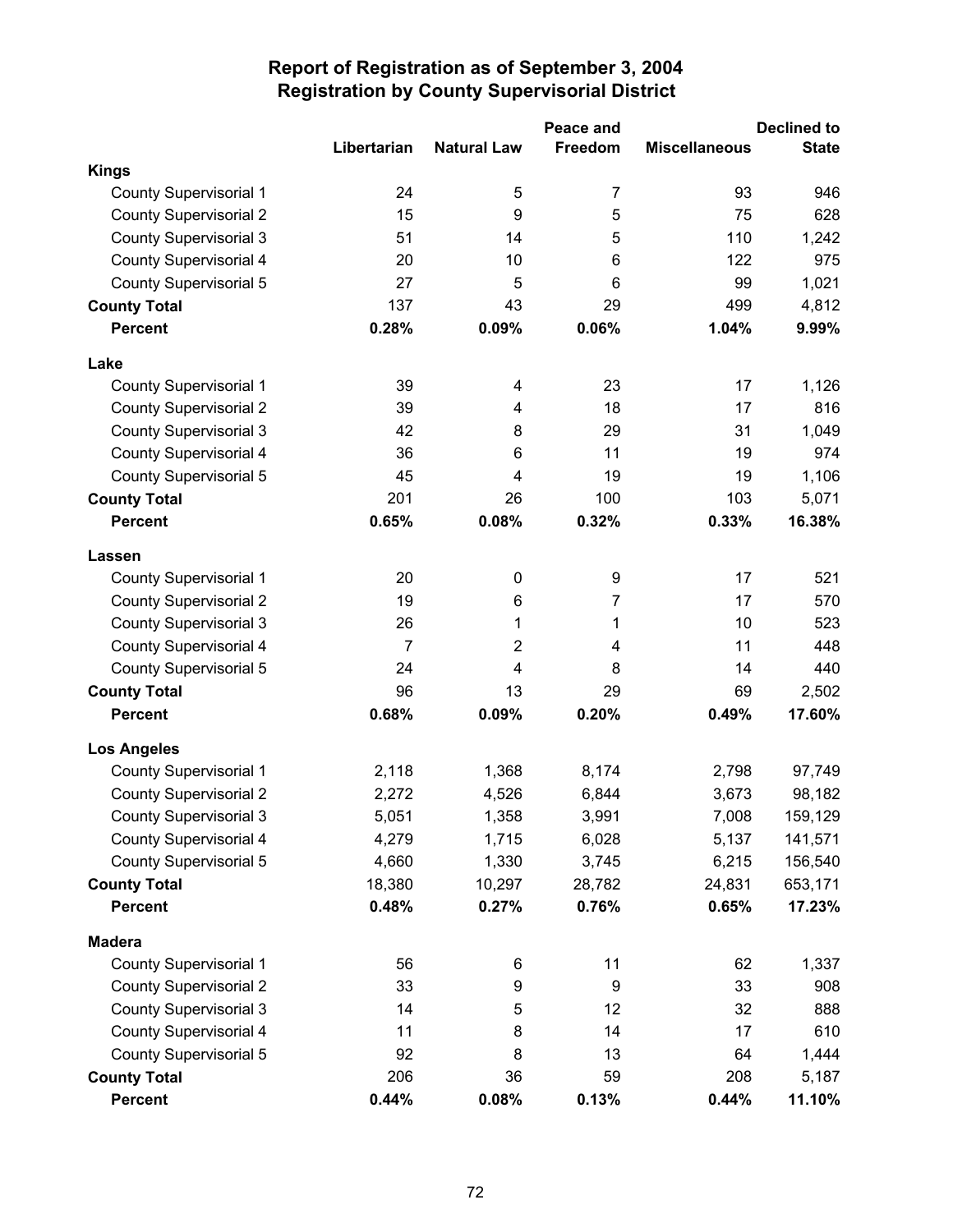|                               | <b>Total</b>      |                   |            | American    |                |
|-------------------------------|-------------------|-------------------|------------|-------------|----------------|
|                               | <b>Registered</b> | <b>Democratic</b> | Republican | Independent | Green          |
| <b>Marin</b>                  |                   |                   |            |             |                |
| <b>County Supervisorial 1</b> | 30,350            | 15,383            | 7,934      | 472         | 583            |
| <b>County Supervisorial 2</b> | 33,377            | 18,039            | 6,955      | 573         | 1,146          |
| <b>County Supervisorial 3</b> | 33,254            | 17,107            | 7,496      | 516         | 730            |
| County Supervisorial 4        | 22,594            | 12,067            | 4,541      | 372         | 914            |
| County Supervisorial 5        | 28,081            | 12,935            | 8,506      | 576         | 417            |
| <b>County Total</b>           | 147,656           | 75,531            | 35,432     | 2,509       | 3,790          |
| <b>Percent</b>                |                   | 51.15%            | 24.00%     | 1.70%       | 2.57%          |
| <b>Mariposa</b>               |                   |                   |            |             |                |
| <b>County Supervisorial 1</b> | 1,703             | 730               | 510        | 46          | 71             |
| <b>County Supervisorial 2</b> | 1,981             | 661               | 920        | 74          | 11             |
| <b>County Supervisorial 3</b> | 2,257             | 693               | 1,170      | 61          | 31             |
| County Supervisorial 4        | 2,248             | 725               | 1,157      | 52          | 11             |
| County Supervisorial 5        | 2,366             | 661               | 1,282      | 53          | 25             |
| <b>County Total</b>           | 10,555            | 3,470             | 5,039      | 286         | 149            |
| <b>Percent</b>                |                   | 32.88%            | 47.74%     | 2.71%       | 1.41%          |
| <b>Mendocino</b>              |                   |                   |            |             |                |
| <b>County Supervisorial 1</b> | 9,651             | 3,891             | 3,340      | 271         | 336            |
| <b>County Supervisorial 2</b> | 8,344             | 3,806             | 2,391      | 210         | 298            |
| <b>County Supervisorial 3</b> | 10,196            | 4,529             | 2,403      | 327         | 676            |
| <b>County Supervisorial 4</b> | 9,810             | 5,005             | 2,160      | 255         | 441            |
| County Supervisorial 5        | 10,337            | 5,117             | 2,169      | 198         | 757            |
| <b>County Total</b>           | 48,338            | 22,348            | 12,463     | 1,261       | 2,508          |
| <b>Percent</b>                |                   | 46.23%            | 25.78%     | 2.61%       | 5.19%          |
| <b>Merced</b>                 |                   |                   |            |             |                |
| <b>County Supervisorial 1</b> | 13,369            | 7,496             | 4,477      | 168         | 37             |
| <b>County Supervisorial 2</b> | 22,531            | 9,891             | 10,159     | 350         | 126            |
| <b>County Supervisorial 3</b> | 22,561            | 9,082             | 10,803     | 407         | 81             |
| County Supervisorial 4        | 17,557            | 7,753             | 7,473      | 361         | 37             |
| County Supervisorial 5        | 16,949            | 7,837             | 7,091      | 307         | 37             |
| <b>County Total</b>           | 92,967            | 42,059            | 40,003     | 1,593       | 318            |
| <b>Percent</b>                |                   | 45.24%            | 43.03%     | 1.71%       | 0.34%          |
| <b>Modoc</b>                  |                   |                   |            |             |                |
| <b>County Supervisorial 1</b> | 797               | 223               | 429        | 19          | 8              |
| <b>County Supervisorial 2</b> | 1,209             | 453               | 523        | 39          | 5              |
| <b>County Supervisorial 3</b> | 1,038             | 353               | 516        | 41          | 8              |
| <b>County Supervisorial 4</b> | 1,232             | 424               | 592        | 29          | $\overline{2}$ |
| County Supervisorial 5        | 1,035             | 305               | 562        | 30          | $\overline{2}$ |
| <b>County Total</b>           | 5,311             | 1,758             | 2,622      | 158         | 25             |
| <b>Percent</b>                |                   | 33.10%            | 49.37%     | 2.97%       | 0.47%          |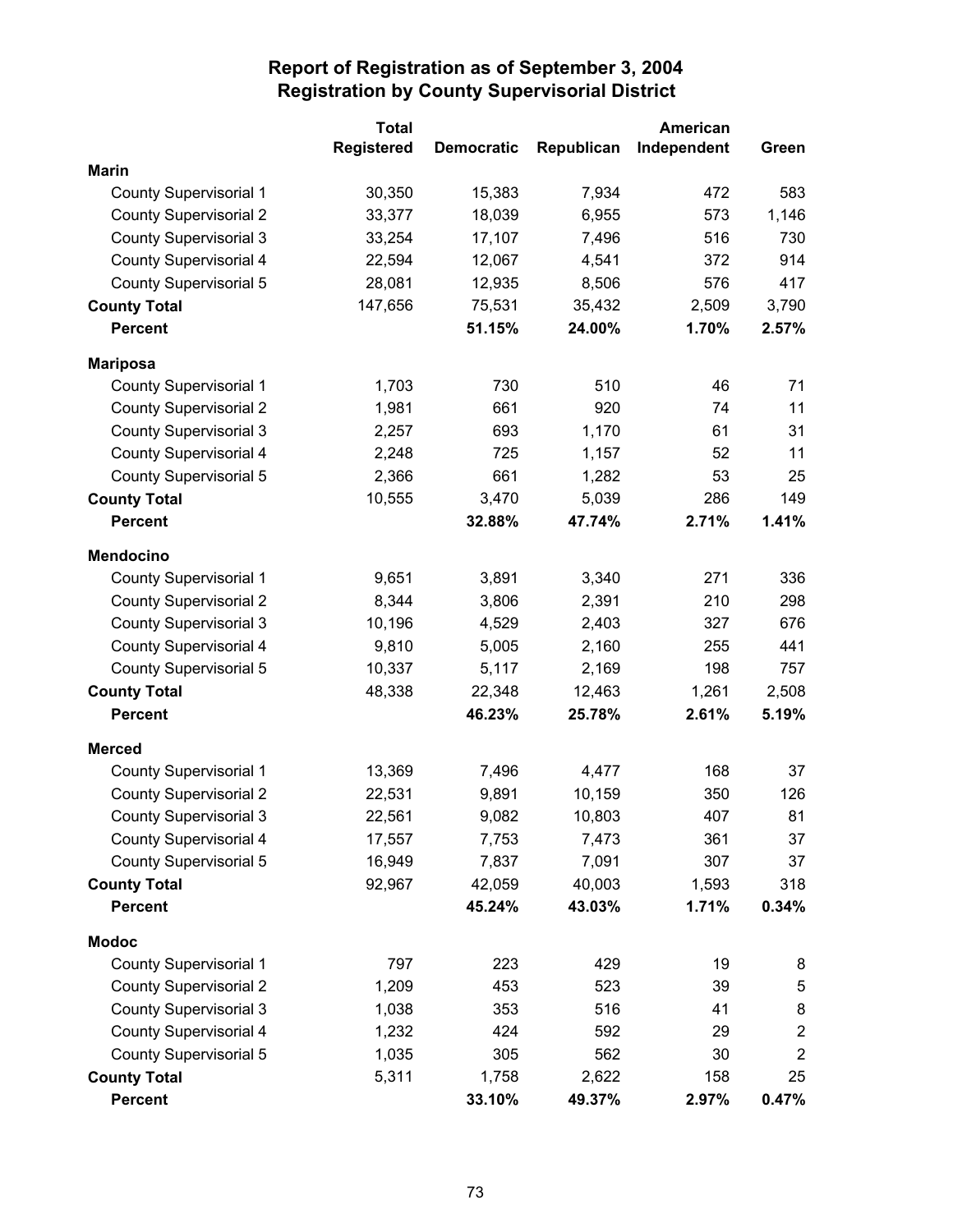|                               |                |                    | Peace and      |                      | <b>Declined to</b> |
|-------------------------------|----------------|--------------------|----------------|----------------------|--------------------|
|                               | Libertarian    | <b>Natural Law</b> | Freedom        | <b>Miscellaneous</b> | <b>State</b>       |
| <b>Marin</b>                  |                |                    |                |                      |                    |
| <b>County Supervisorial 1</b> | 172            | 30                 | 57             | 103                  | 5,616              |
| <b>County Supervisorial 2</b> | 187            | 38                 | 85             | 97                   | 6,257              |
| <b>County Supervisorial 3</b> | 177            | 39                 | 76             | 101                  | 7,012              |
| County Supervisorial 4        | 129            | 17                 | 68             | 74                   | 4,412              |
| County Supervisorial 5        | 139            | 18                 | 67             | 131                  | 5,292              |
| <b>County Total</b>           | 804            | 142                | 353            | 506                  | 28,589             |
| <b>Percent</b>                | 0.54%          | 0.10%              | 0.24%          | 0.34%                | 19.36%             |
| <b>Mariposa</b>               |                |                    |                |                      |                    |
| <b>County Supervisorial 1</b> | 14             | $\mathbf 0$        | 9              | 33                   | 290                |
| <b>County Supervisorial 2</b> | $\overline{7}$ | 3                  | 3              | 40                   | 262                |
| <b>County Supervisorial 3</b> | 12             | 1                  | $\overline{7}$ | 35                   | 247                |
| <b>County Supervisorial 4</b> | 14             | $\overline{2}$     | 8              | 25                   | 254                |
| County Supervisorial 5        | 26             | 1                  | 4              | 36                   | 278                |
| <b>County Total</b>           | 73             | $\overline{7}$     | 31             | 169                  | 1,331              |
| <b>Percent</b>                | 0.69%          | 0.07%              | 0.29%          | 1.60%                | 12.61%             |
| <b>Mendocino</b>              |                |                    |                |                      |                    |
| <b>County Supervisorial 1</b> | 52             | 12                 | 37             | 41                   | 1,671              |
| <b>County Supervisorial 2</b> | 54             | 14                 | 37             | 43                   | 1,491              |
| <b>County Supervisorial 3</b> | 92             | 18                 | 90             | 135                  | 1,926              |
| <b>County Supervisorial 4</b> | 75             | 9                  | 44             | 35                   | 1,786              |
| County Supervisorial 5        | 97             | 9                  | 58             | 58                   | 1,874              |
| <b>County Total</b>           | 370            | 62                 | 266            | 312                  | 8,748              |
| <b>Percent</b>                | 0.77%          | 0.13%              | 0.55%          | 0.65%                | 18.10%             |
| <b>Merced</b>                 |                |                    |                |                      |                    |
| <b>County Supervisorial 1</b> | 29             | 11                 | 26             | 16                   | 1,109              |
| <b>County Supervisorial 2</b> | 53             | $\overline{7}$     | 24             | 34                   | 1,887              |
| <b>County Supervisorial 3</b> | 54             | 13                 | 23             | 29                   | 2,069              |
| County Supervisorial 4        | 68             | $\overline{7}$     | 46             | 43                   | 1,769              |
| County Supervisorial 5        | 44             | 8                  | 30             | 17                   | 1,578              |
| <b>County Total</b>           | 248            | 46                 | 149            | 139                  | 8,412              |
| <b>Percent</b>                | 0.27%          | 0.05%              | 0.16%          | 0.15%                | 9.05%              |
| <b>Modoc</b>                  |                |                    |                |                      |                    |
| <b>County Supervisorial 1</b> | 6              | 0                  | $\mathbf 0$    | $\overline{2}$       | 110                |
| <b>County Supervisorial 2</b> | 6              | 0                  | 0              | 3                    | 180                |
| <b>County Supervisorial 3</b> | 5              | 1                  | 1              | 0                    | 113                |
| <b>County Supervisorial 4</b> | 6              | 2                  | 2              | 5                    | 170                |
| <b>County Supervisorial 5</b> | 13             | 1                  | $\overline{2}$ | $\overline{2}$       | 118                |
| <b>County Total</b>           | 36             | 4                  | 5              | 12                   | 691                |
| <b>Percent</b>                | 0.68%          | 0.08%              | 0.09%          | 0.23%                | 13.01%             |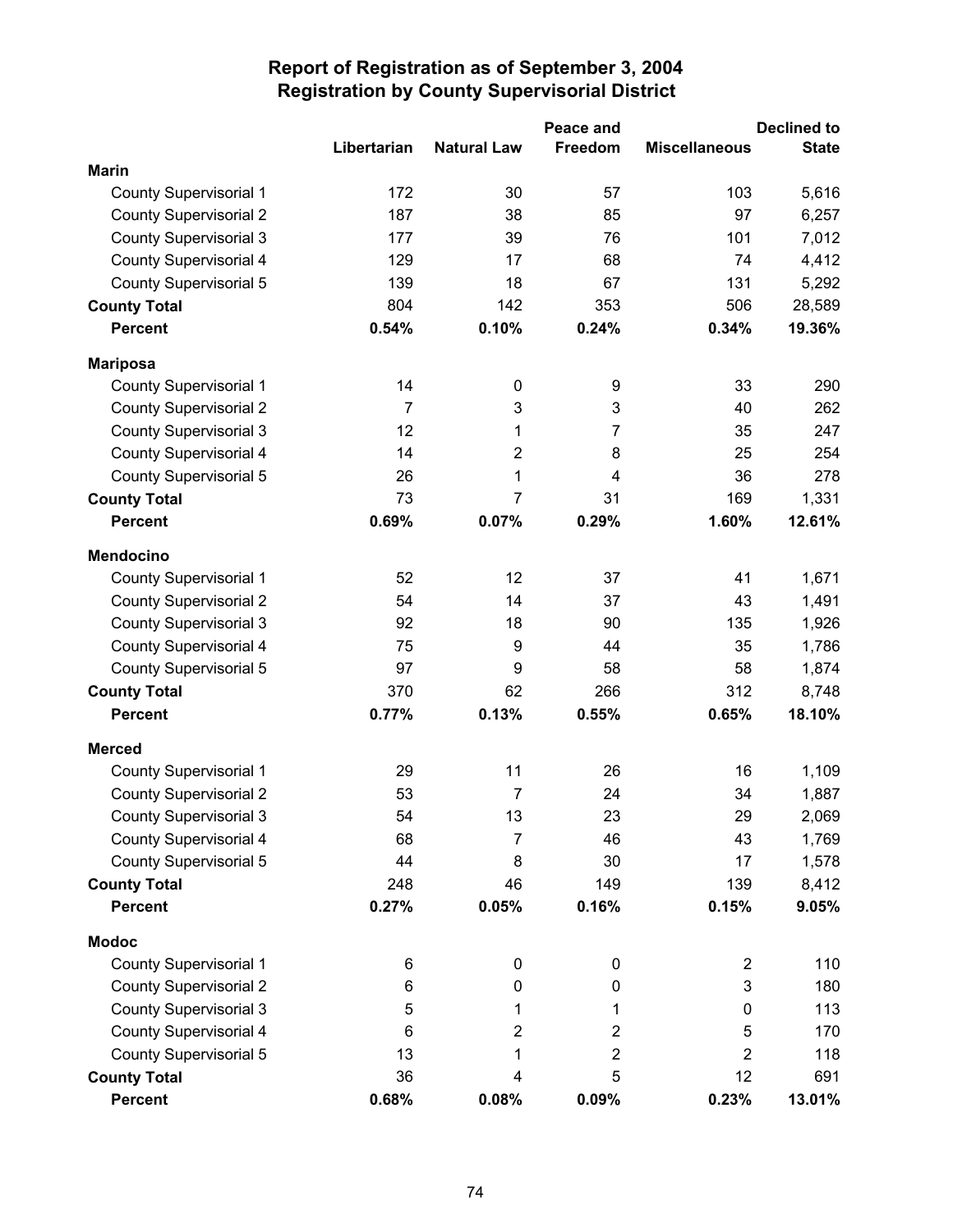|                               | <b>Total</b>      |                   |            | American    |       |
|-------------------------------|-------------------|-------------------|------------|-------------|-------|
|                               | <b>Registered</b> | <b>Democratic</b> | Republican | Independent | Green |
| <b>Mono</b>                   |                   |                   |            |             |       |
| <b>County Supervisorial 1</b> | 1,098             | 367               | 364        | 48          | 33    |
| <b>County Supervisorial 2</b> | 1,464             | 501               | 606        | 49          | 24    |
| <b>County Supervisorial 3</b> | 1,236             | 366               | 464        | 40          | 34    |
| <b>County Supervisorial 4</b> | 1,302             | 396               | 624        | 29          | 21    |
| <b>County Supervisorial 5</b> | 1,295             | 406               | 498        | 38          | 27    |
| <b>County Total</b>           | 6,395             | 2,036             | 2,556      | 204         | 139   |
| <b>Percent</b>                |                   | 31.84%            | 39.97%     | 3.19%       | 2.17% |
| <b>Monterey</b>               |                   |                   |            |             |       |
| <b>County Supervisorial 1</b> | 17,899            | 10,867            | 4,156      | 238         | 53    |
| <b>County Supervisorial 2</b> | 32,205            | 16,293            | 9,829      | 654         | 218   |
| <b>County Supervisorial 3</b> | 18,083            | 9,784             | 5,376      | 338         | 54    |
| <b>County Supervisorial 4</b> | 31,998            | 15,314            | 9,941      | 645         | 367   |
| <b>County Supervisorial 5</b> | 52,385            | 21,448            | 19,765     | 969         | 695   |
| <b>County Total</b>           | 152,570           | 73,706            | 49,067     | 2,844       | 1,387 |
| <b>Percent</b>                |                   | 48.31%            | 32.16%     | 1.86%       | 0.91% |
| <b>Napa</b>                   |                   |                   |            |             |       |
| County Supervisorial 1        | 11,731            | 5,567             | 3,633      | 251         | 210   |
| <b>County Supervisorial 2</b> | 14,380            | 6,630             | 4,928      | 344         | 159   |
| <b>County Supervisorial 3</b> | 13,206            | 5,410             | 4,783      | 290         | 235   |
| <b>County Supervisorial 4</b> | 12,335            | 5,554             | 4,265      | 295         | 160   |
| <b>County Supervisorial 5</b> | 13,735            | 6,862             | 3,825      | 322         | 205   |
| <b>County Total</b>           | 65,387            | 30,023            | 21,434     | 1,502       | 969   |
| <b>Percent</b>                |                   | 45.92%            | 32.78%     | 2.30%       | 1.48% |
| <b>Nevada</b>                 |                   |                   |            |             |       |
| <b>County Supervisorial 1</b> | 13,701            | 4,768             | 5,725      | 270         | 514   |
| <b>County Supervisorial 2</b> | 13,591            | 3,707             | 7,578      | 250         | 139   |
| <b>County Supervisorial 3</b> | 11,683            | 4,052             | 4,867      | 292         | 267   |
| County Supervisorial 4        | 13,071            | 3,904             | 6,124      | 303         | 454   |
| <b>County Supervisorial 5</b> | 10,012            | 3,492             | 3,220      | 300         | 273   |
| <b>County Total</b>           | 62,058            | 19,923            | 27,514     | 1,415       | 1,647 |
| <b>Percent</b>                |                   | 32.10%            | 44.34%     | 2.28%       | 2.65% |
| Orange                        |                   |                   |            |             |       |
| <b>County Supervisorial 1</b> | 188,448           | 77,405            | 71,694     | 3,358       | 795   |
| <b>County Supervisorial 2</b> | 345,899           | 99,561            | 173,074    | 6,910       | 2,564 |
| <b>County Supervisorial 3</b> | 301,960           | 82,366            | 156,703    | 5,294       | 1,703 |
| County Supervisorial 4        | 229,580           | 82,733            | 99,403     | 4,765       | 1,259 |
| <b>County Supervisorial 5</b> | 338,907           | 87,873            | 179,749    | 6,860       | 1,756 |
| <b>County Total</b>           | 1,404,794         | 429,938           | 680,623    | 27,187      | 8,077 |
| <b>Percent</b>                |                   | 30.61%            | 48.45%     | 1.94%       | 0.57% |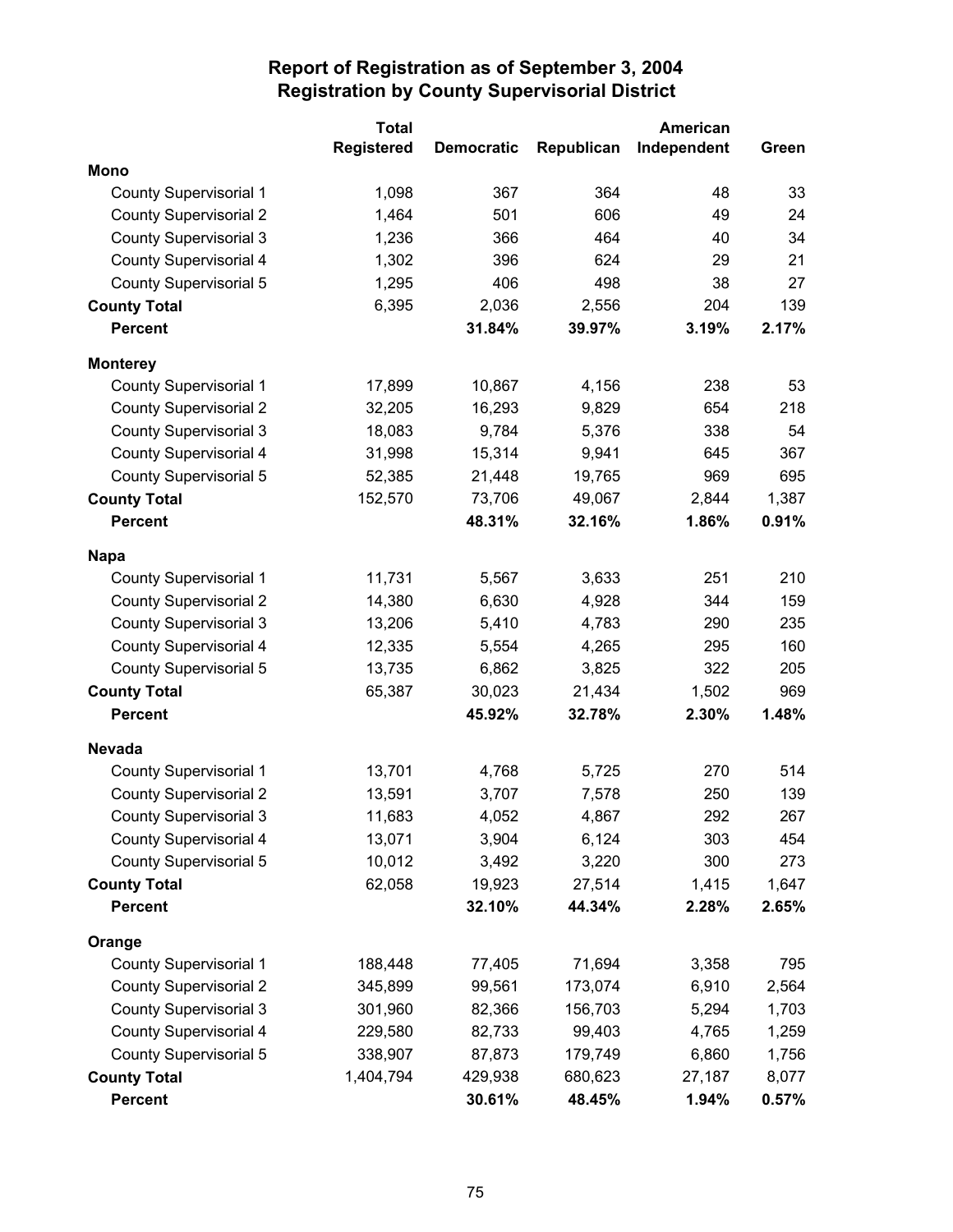|                               |                  |                    | Peace and      |                      | <b>Declined to</b> |
|-------------------------------|------------------|--------------------|----------------|----------------------|--------------------|
|                               | Libertarian      | <b>Natural Law</b> | Freedom        | <b>Miscellaneous</b> | <b>State</b>       |
| <b>Mono</b>                   |                  |                    |                |                      |                    |
| <b>County Supervisorial 1</b> | 19               | 0                  | $\mathsf 3$    | 0                    | 264                |
| <b>County Supervisorial 2</b> | $\bf 8$          | $\pmb{0}$          | 4              | 0                    | 272                |
| <b>County Supervisorial 3</b> | 15               | $\overline{2}$     | 5              | 0                    | 310                |
| <b>County Supervisorial 4</b> | $\boldsymbol{9}$ | 1                  | $\overline{2}$ | 0                    | 220                |
| <b>County Supervisorial 5</b> | 14               | 1                  | 3              | 0                    | 308                |
| <b>County Total</b>           | 65               | 4                  | 17             | 0                    | 1,374              |
| <b>Percent</b>                | 1.02%            | 0.06%              | 0.27%          | 0.00%                | 21.49%             |
| <b>Monterey</b>               |                  |                    |                |                      |                    |
| <b>County Supervisorial 1</b> | 42               | 28                 | 63             | 39                   | 2,413              |
| <b>County Supervisorial 2</b> | 170              | 31                 | 81             | 71                   | 4,858              |
| <b>County Supervisorial 3</b> | 56               | 14                 | 62             | 49                   | 2,350              |
| <b>County Supervisorial 4</b> | 137              | 26                 | 85             | 92                   | 5,391              |
| County Supervisorial 5        | 279              | 49                 | 84             | 136                  | 8,960              |
| <b>County Total</b>           | 684              | 148                | 375            | 387                  | 23,972             |
| <b>Percent</b>                | 0.45%            | 0.10%              | 0.25%          | 0.25%                | 15.71%             |
| <b>Napa</b>                   |                  |                    |                |                      |                    |
| <b>County Supervisorial 1</b> | 71               | 5                  | 28             | 95                   | 1,871              |
| <b>County Supervisorial 2</b> | 76               | 16                 | 27             | 137                  | 2,063              |
| <b>County Supervisorial 3</b> | 94               | 13                 | 26             | 106                  | 2,249              |
| <b>County Supervisorial 4</b> | 67               | 13                 | 29             | 94                   | 1,858              |
| County Supervisorial 5        | 90               | 12                 | 29             | 133                  | 2,257              |
| <b>County Total</b>           | 398              | 59                 | 139            | 565                  | 10,298             |
| <b>Percent</b>                | 0.61%            | 0.09%              | 0.21%          | 0.86%                | 15.75%             |
| <b>Nevada</b>                 |                  |                    |                |                      |                    |
| <b>County Supervisorial 1</b> | 127              | 9                  | 24             | 58                   | 2,206              |
| <b>County Supervisorial 2</b> | 73               | 11                 | 18             | 70                   | 1,745              |
| <b>County Supervisorial 3</b> | 105              | 11                 | 18             | 65                   | 2,006              |
| County Supervisorial 4        | 107              | 7                  | 30             | 59                   | 2,083              |
| <b>County Supervisorial 5</b> | 120              | 12                 | 25             | 15                   | 2,555              |
| <b>County Total</b>           | 532              | 50                 | 115            | 267                  | 10,595             |
| <b>Percent</b>                | 0.86%            | 0.08%              | 0.19%          | 0.43%                | 17.07%             |
| Orange                        |                  |                    |                |                      |                    |
| <b>County Supervisorial 1</b> | 1,138            | 443                | 733            | 786                  | 32,096             |
| <b>County Supervisorial 2</b> | 2,906            | 728                | 825            | 1,668                | 57,663             |
| <b>County Supervisorial 3</b> | 1,994            | 453                | 569            | 1,270                | 51,608             |
| <b>County Supervisorial 4</b> | 1,513            | 454                | 980            | 1,105                | 37,368             |
| <b>County Supervisorial 5</b> | 2,265            | 487                | 475            | 1,528                | 57,914             |
| <b>County Total</b>           | 9,816            | 2,565              | 3,582          | 6,357                | 236,649            |
| <b>Percent</b>                | 0.70%            | 0.18%              | 0.25%          | 0.45%                | 16.85%             |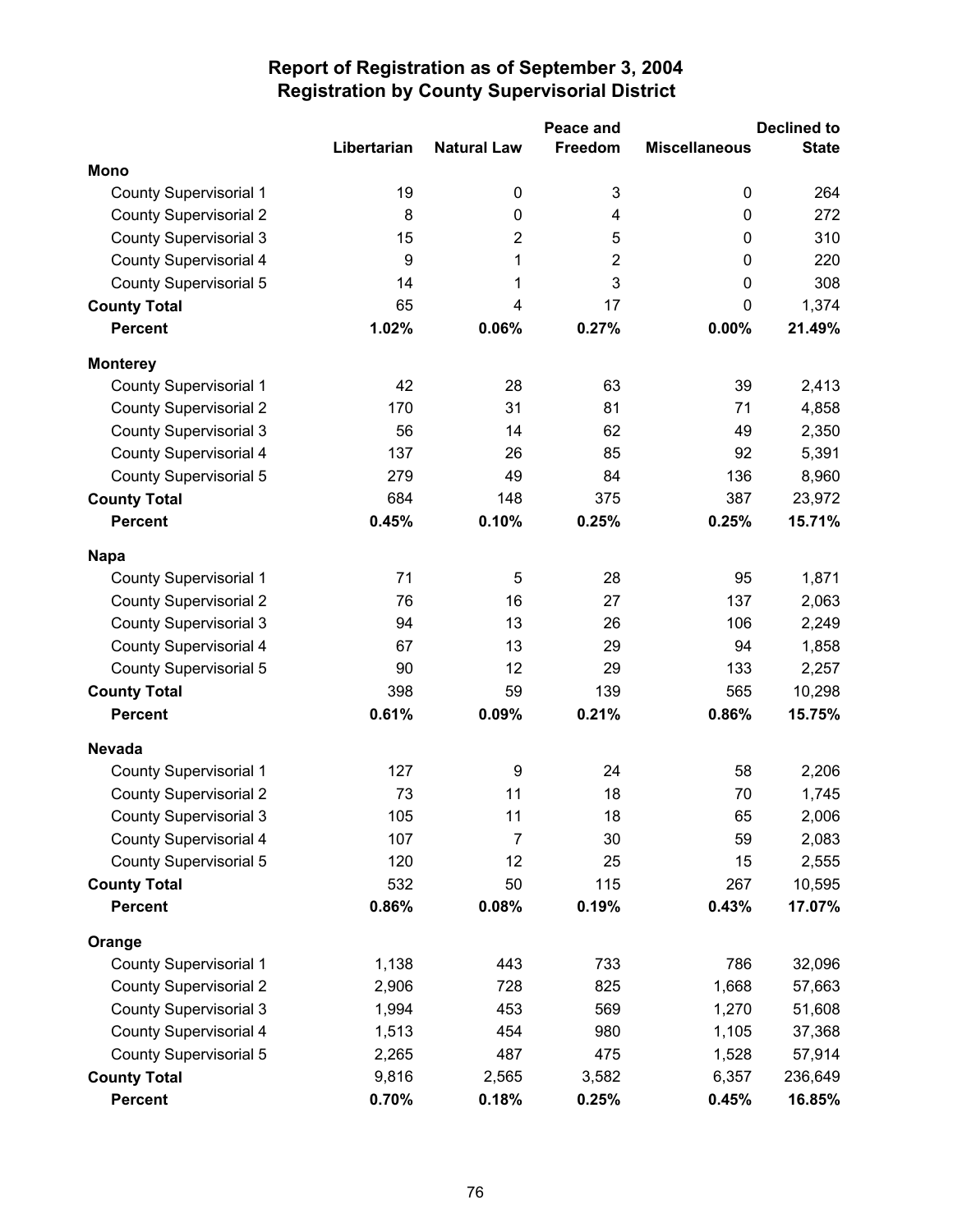|                               | <b>Total</b>      |                   |            | American    |                |
|-------------------------------|-------------------|-------------------|------------|-------------|----------------|
|                               | <b>Registered</b> | <b>Democratic</b> | Republican | Independent | Green          |
| <b>Placer</b>                 |                   |                   |            |             |                |
| <b>County Supervisorial 1</b> | 34,272            | 10,651            | 17,792     | 642         | 182            |
| <b>County Supervisorial 2</b> | 41,400            | 11,660            | 22,819     | 782         | 183            |
| <b>County Supervisorial 3</b> | 30,093            | 9,103             | 15,221     | 561         | 299            |
| <b>County Supervisorial 4</b> | 34,929            | 9,094             | 19,795     | 588         | 212            |
| <b>County Supervisorial 5</b> | 29,230            | 8,997             | 13,003     | 688         | 442            |
| <b>County Total</b>           | 169,924           | 49,505            | 88,630     | 3,261       | 1,318          |
| <b>Percent</b>                |                   | 29.13%            | 52.16%     | 1.92%       | 0.78%          |
| <b>Plumas</b>                 |                   |                   |            |             |                |
| County Supervisorial 1        | 2,401             | 865               | 945        | 90          | 10             |
| <b>County Supervisorial 2</b> | 2,564             | 929               | 1,013      | 89          | 35             |
| <b>County Supervisorial 3</b> | 2,516             | 774               | 1,323      | 70          | $\overline{7}$ |
| <b>County Supervisorial 4</b> | 2,837             | 1,015             | 1,138      | 98          | 45             |
| <b>County Supervisorial 5</b> | 3,217             | 1,065             | 1,523      | 78          | 29             |
| <b>County Total</b>           | 13,535            | 4,648             | 5,942      | 425         | 126            |
| <b>Percent</b>                |                   | 34.34%            | 43.90%     | 3.14%       | 0.93%          |
| <b>Riverside</b>              |                   |                   |            |             |                |
| <b>County Supervisorial 1</b> | 138,439           | 47,327            | 64,936     | 2,880       | 711            |
| <b>County Supervisorial 2</b> | 128,073           | 44,053            | 59,454     | 2,740       | 598            |
| <b>County Supervisorial 3</b> | 180,242           | 50,755            | 96,526     | 4,171       | 685            |
| <b>County Supervisorial 4</b> | 138,711           | 54,566            | 63,902     | 2,295       | 364            |
| <b>County Supervisorial 5</b> | 126,482           | 51,105            | 52,013     | 2,947       | 416            |
| <b>County Total</b>           | 711,947           | 247,806           | 336,831    | 15,033      | 2,774          |
| <b>Percent</b>                |                   | 34.81%            | 47.31%     | 2.11%       | 0.39%          |
| <b>Sacramento</b>             |                   |                   |            |             |                |
| <b>County Supervisorial 1</b> | 111,373           | 55,514            | 27,671     | 2,783       | 1,964          |
| <b>County Supervisorial 2</b> | 99,486            | 55,291            | 23,620     | 2,049       | 728            |
| <b>County Supervisorial 3</b> | 129,535           | 54,017            | 49,633     | 2,655       | 1,528          |
| County Supervisorial 4        | 132,524           | 43,807            | 62,506     | 2,771       | 950            |
| <b>County Supervisorial 5</b> | 137,956           | 55,007            | 54,640     | 3,021       | 837            |
| <b>County Total</b>           | 610,874           | 263,636           | 218,070    | 13,279      | 6,007          |
| <b>Percent</b>                |                   | 43.16%            | 35.70%     | 2.17%       | 0.98%          |
| <b>San Benito</b>             |                   |                   |            |             |                |
| <b>County Supervisorial 1</b> | 4,926             | 1,944             | 1,960      | 117         | 29             |
| <b>County Supervisorial 2</b> | 5,521             | 2,458             | 1,929      | 132         | 63             |
| <b>County Supervisorial 3</b> | 3,938             | 2,044             | 1,105      | 93          | 20             |
| <b>County Supervisorial 4</b> | 5,927             | 2,096             | 2,784      | 113         | 39             |
| County Supervisorial 5        | 4,135             | 2,528             | 738        | 85          | 30             |
| <b>County Total</b>           | 24,447            | 11,070            | 8,516      | 540         | 181            |
| <b>Percent</b>                |                   | 45.28%            | 34.83%     | 2.21%       | 0.74%          |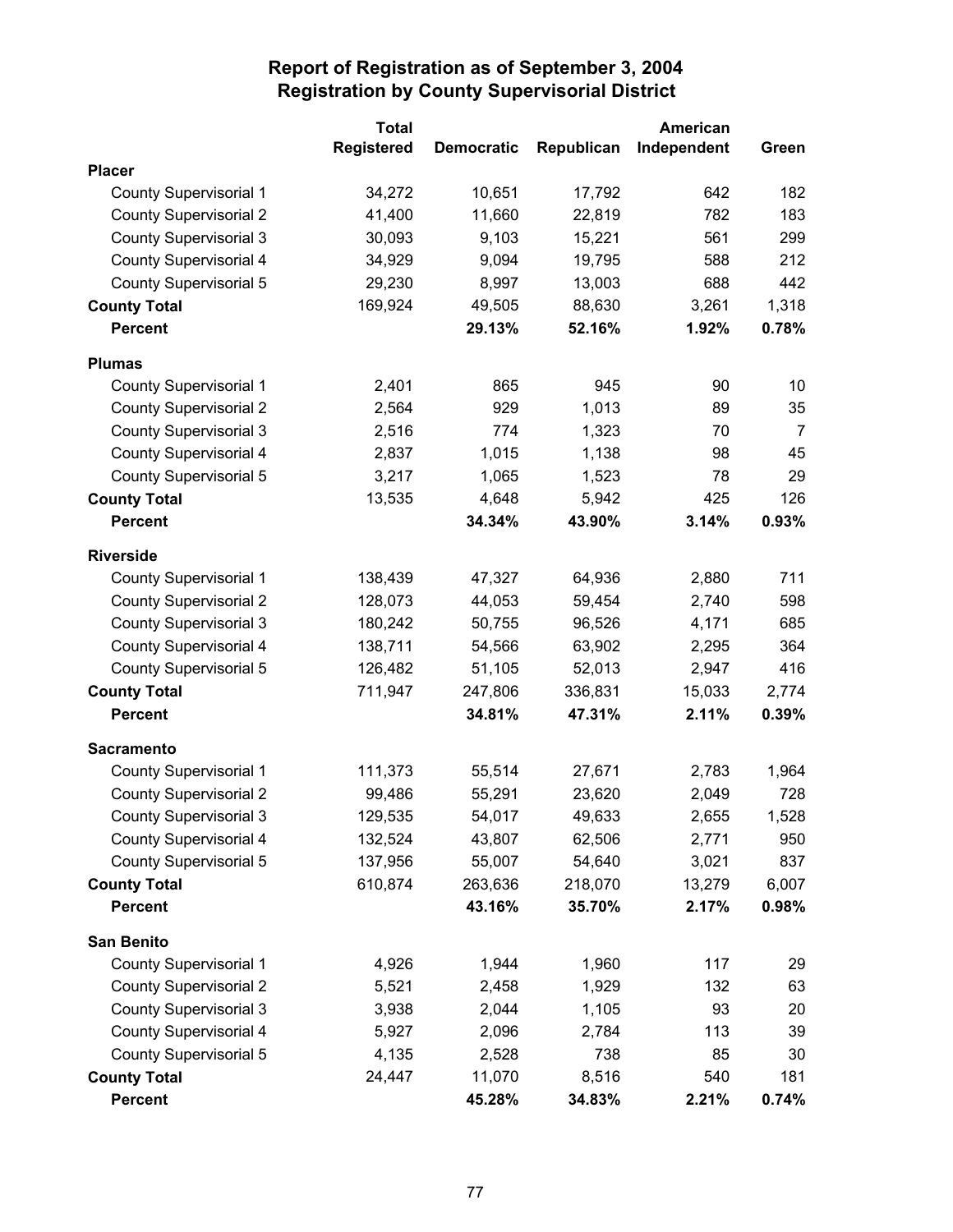|                               |             |                    | Peace and      |                      | <b>Declined to</b> |
|-------------------------------|-------------|--------------------|----------------|----------------------|--------------------|
|                               | Libertarian | <b>Natural Law</b> | Freedom        | <b>Miscellaneous</b> | <b>State</b>       |
| <b>Placer</b>                 |             |                    |                |                      |                    |
| <b>County Supervisorial 1</b> | 154         | 16                 | 47             | 58                   | 4,730              |
| <b>County Supervisorial 2</b> | 198         | 11                 | 41             | 61                   | 5,645              |
| <b>County Supervisorial 3</b> | 210         | 14                 | 51             | 141                  | 4,493              |
| County Supervisorial 4        | 176         | $\overline{7}$     | 34             | 61                   | 4,962              |
| <b>County Supervisorial 5</b> | 292         | 35                 | 81             | 153                  | 5,539              |
| <b>County Total</b>           | 1,030       | 83                 | 254            | 474                  | 25,369             |
| <b>Percent</b>                | 0.61%       | 0.05%              | 0.15%          | 0.28%                | 14.93%             |
| <b>Plumas</b>                 |             |                    |                |                      |                    |
| <b>County Supervisorial 1</b> | 12          | 1                  | 9              | 0                    | 469                |
| <b>County Supervisorial 2</b> | 24          | 5                  | $\overline{7}$ | 0                    | 462                |
| <b>County Supervisorial 3</b> | 11          | 0                  | $\overline{7}$ | 0                    | 324                |
| <b>County Supervisorial 4</b> | 20          | 7                  | 8              | $\overline{2}$       | 504                |
| County Supervisorial 5        | 20          | $\overline{2}$     | 8              | $\overline{2}$       | 490                |
| <b>County Total</b>           | 87          | 15                 | 39             | 4                    | 2,249              |
| <b>Percent</b>                | 0.64%       | 0.11%              | 0.29%          | 0.03%                | 16.62%             |
| <b>Riverside</b>              |             |                    |                |                      |                    |
| <b>County Supervisorial 1</b> | 816         | 235                | 839            | 923                  | 19,772             |
| <b>County Supervisorial 2</b> | 765         | 223                | 460            | 732                  | 19,048             |
| <b>County Supervisorial 3</b> | 823         | 154                | 272            | 1,249                | 25,607             |
| County Supervisorial 4        | 403         | 90                 | 177            | 772                  | 16,142             |
| County Supervisorial 5        | 682         | 228                | 459            | 819                  | 17,813             |
| <b>County Total</b>           | 3,489       | 930                | 2,207          | 4,495                | 98,382             |
| <b>Percent</b>                | 0.49%       | 0.13%              | 0.31%          | 0.63%                | 13.82%             |
| <b>Sacramento</b>             |             |                    |                |                      |                    |
| County Supervisorial 1        | 728         | 209                | 1,489          | 393                  | 20,622             |
| <b>County Supervisorial 2</b> | 364         | 135                | 1,355          | 327                  | 15,617             |
| <b>County Supervisorial 3</b> | 641         | 101                | 594            | 418                  | 19,948             |
| County Supervisorial 4        | 748         | 81                 | 326            | 462                  | 20,873             |
| County Supervisorial 5        | 568         | 103                | 722            | 399                  | 22,659             |
| <b>County Total</b>           | 3,049       | 629                | 4,486          | 1,999                | 99,719             |
| <b>Percent</b>                | 0.50%       | 0.10%              | 0.73%          | 0.33%                | 16.32%             |
| <b>San Benito</b>             |             |                    |                |                      |                    |
| <b>County Supervisorial 1</b> | 25          | 5                  | 14             | 28                   | 804                |
| <b>County Supervisorial 2</b> | 32          | 4                  | 6              | 25                   | 872                |
| <b>County Supervisorial 3</b> | 25          | 6                  | 10             | 18                   | 617                |
| County Supervisorial 4        | 36          | 3                  | 7              | 25                   | 824                |
| County Supervisorial 5        | 23          | 1                  | 20             | 19                   | 691                |
| <b>County Total</b>           | 141         | 19                 | 57             | 115                  | 3,808              |
| <b>Percent</b>                | 0.58%       | 0.08%              | 0.23%          | 0.47%                | 15.58%             |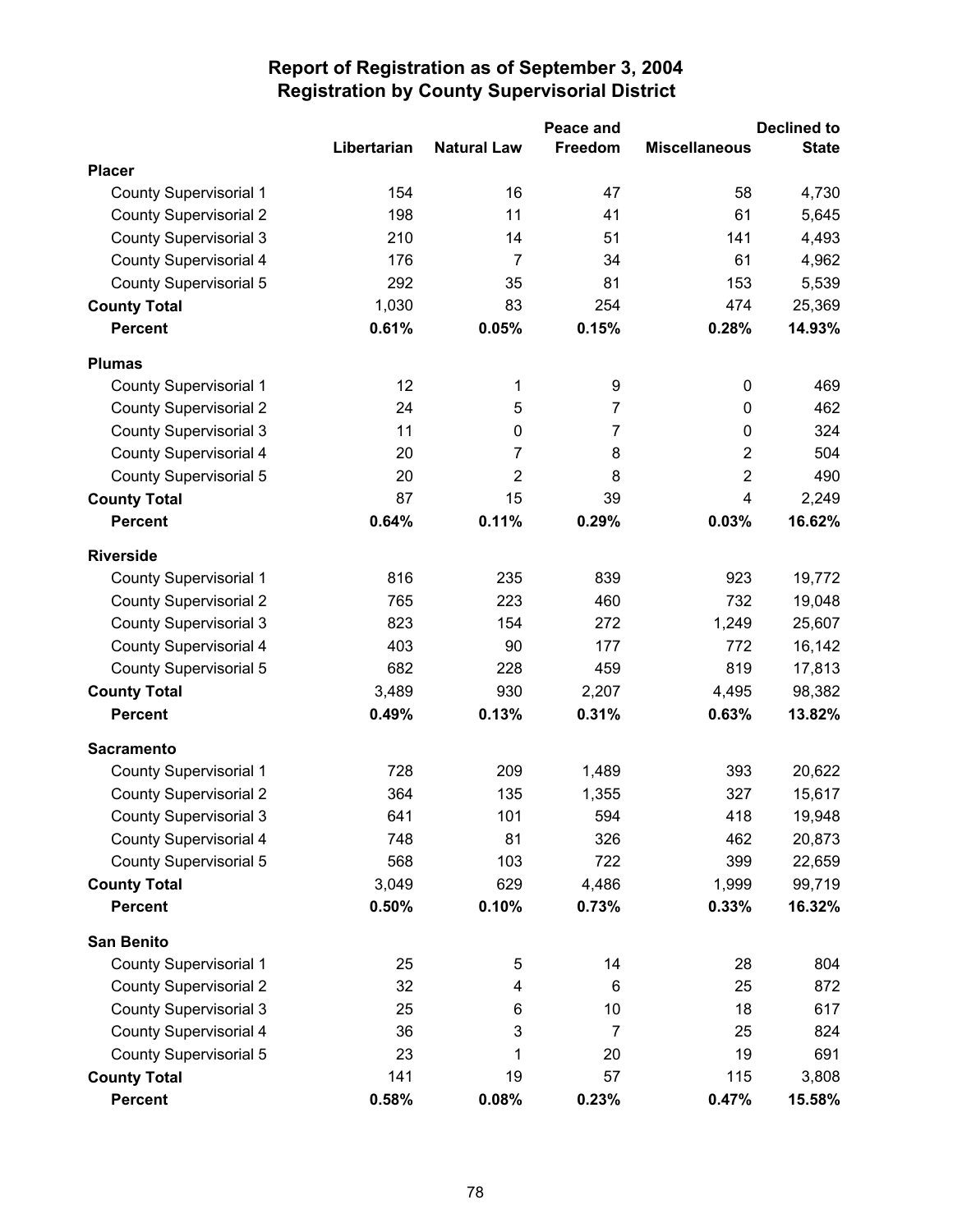|                                | <b>Total</b>      |                   |            | <b>American</b> |        |
|--------------------------------|-------------------|-------------------|------------|-----------------|--------|
|                                | <b>Registered</b> | <b>Democratic</b> | Republican | Independent     | Green  |
| <b>San Bernardino</b>          |                   |                   |            |                 |        |
| <b>County Supervisorial 1</b>  | 144,310           | 48,108            | 67,520     | 4,684           | 462    |
| <b>County Supervisorial 2</b>  | 149,528           | 55,711            | 65,975     | 3,160           | 719    |
| <b>County Supervisorial 3</b>  | 168,851           | 56,584            | 82,225     | 4,177           | 948    |
| County Supervisorial 4         | 121,580           | 50,887            | 48,327     | 2,363           | 449    |
| County Supervisorial 5         | 109,995           | 57,938            | 33,663     | 2,357           | 332    |
| <b>County Total</b>            | 694,264           | 269,228           | 297,710    | 16,741          | 2,910  |
| <b>Percent</b>                 |                   | 38.78%            | 42.88%     | 2.41%           | 0.42%  |
| San Diego                      |                   |                   |            |                 |        |
| <b>County Supervisorial 1</b>  | 240,289           | 100,270           | 80,647     | 5,179           | 1,872  |
| <b>County Supervisorial 2</b>  | 294,662           | 91,974            | 136,512    | 7,259           | 1,644  |
| <b>County Supervisorial 3</b>  | 317,056           | 97,805            | 136,799    | 6,751           | 2,505  |
| <b>County Supervisorial 4</b>  | 283,760           | 125,210           | 81,894     | 6,323           | 3,359  |
| <b>County Supervisorial 5</b>  | 268,373           | 73,685            | 132,729    | 6,301           | 1,612  |
| <b>County Total</b>            | 1,404,140         | 488,944           | 568,581    | 31,813          | 10,992 |
| <b>Percent</b>                 |                   | 34.82%            | 40.49%     | 2.27%           | 0.78%  |
| <b>San Francisco</b>           |                   |                   |            |                 |        |
| <b>County Supervisorial 1</b>  | 39,932            | 19,766            | 5,299      | 599             | 1,210  |
| <b>County Supervisorial 2</b>  | 45,961            | 21,228            | 11,177     | 827             | 743    |
| <b>County Supervisorial 3</b>  | 36,501            | 17,112            | 5,293      | 627             | 846    |
| County Supervisorial 4         | 39,451            | 18,599            | 5,314      | 643             | 999    |
| County Supervisorial 5         | 50,443            | 28,750            | 3,336      | 869             | 2,761  |
| County Supervisorial 6         | 38,597            | 20,674            | 3,623      | 835             | 1,471  |
| <b>County Supervisorial 7</b>  | 41,950            | 22,241            | 7,529      | 630             | 896    |
| <b>County Supervisorial 8</b>  | 53,470            | 34,228            | 3,701      | 688             | 2,441  |
| County Supervisorial 9         | 34,604            | 20,250            | 2,343      | 489             | 1,878  |
| County Supervisorial 10        | 39,939            | 24,914            | 2,574      | 869             | 636    |
| <b>County Supervisorial 11</b> | 34,631            | 19,747            | 3,372      | 586             | 517    |
| <b>County Total</b>            | 455,479           | 247,509           | 53,561     | 7,662           | 14,398 |
| <b>Percent</b>                 |                   | 54.34%            | 11.76%     | 1.68%           | 3.16%  |
| San Joaquin                    |                   |                   |            |                 |        |
| <b>County Supervisorial 1</b>  | 47,464            | 26,368            | 16,095     | 505             | 140    |
| <b>County Supervisorial 2</b>  | 48,708            | 22,466            | 20,384     | 650             | 227    |
| <b>County Supervisorial 3</b>  | 54,202            | 23,259            | 23,616     | 802             | 171    |
| County Supervisorial 4         | 57,677            | 18,643            | 31,397     | 1,044           | 203    |
| County Supervisorial 5         | 57,099            | 20,983            | 26,728     | 1,078           | 185    |
| <b>County Total</b>            | 265,150           | 111,719           | 118,220    | 4,079           | 926    |
| Percent                        |                   | 42.13%            | 44.59%     | 1.54%           | 0.35%  |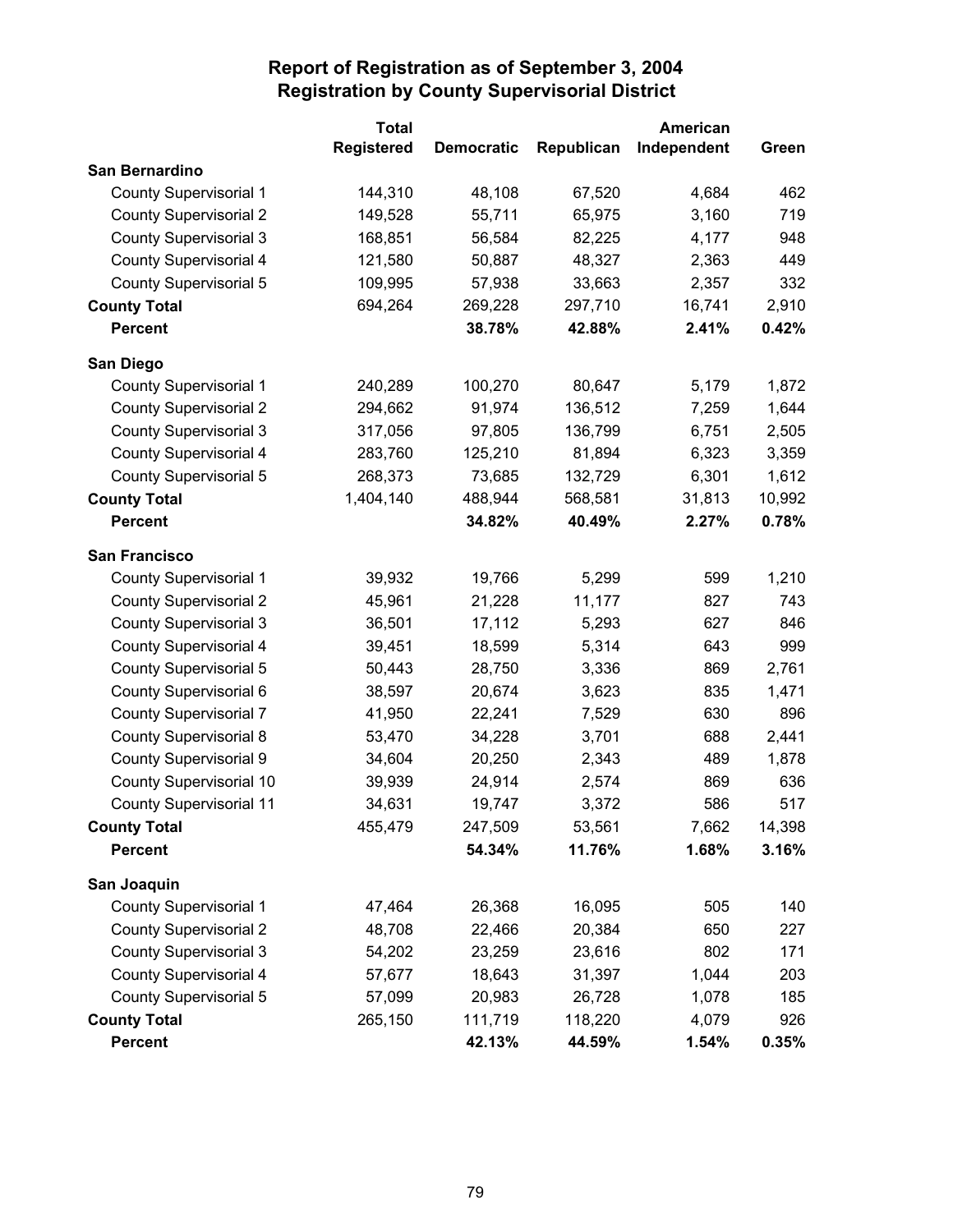|                                |             |                    | Peace and |                      | <b>Declined to</b> |
|--------------------------------|-------------|--------------------|-----------|----------------------|--------------------|
|                                | Libertarian | <b>Natural Law</b> | Freedom   | <b>Miscellaneous</b> | <b>State</b>       |
| San Bernardino                 |             |                    |           |                      |                    |
| <b>County Supervisorial 1</b>  | 880         | 124                | 382       | 884                  | 21,266             |
| <b>County Supervisorial 2</b>  | 680         | 154                | 522       | 823                  | 21,784             |
| <b>County Supervisorial 3</b>  | 898         | 178                | 475       | 1,119                | 22,247             |
| County Supervisorial 4         | 543         | 235                | 535       | 592                  | 17,649             |
| County Supervisorial 5         | 381         | 182                | 789       | 609                  | 13,744             |
| <b>County Total</b>            | 3,382       | 873                | 2,703     | 4,027                | 96,690             |
| <b>Percent</b>                 | 0.49%       | 0.13%              | 0.39%     | 0.58%                | 13.93%             |
| San Diego                      |             |                    |           |                      |                    |
| <b>County Supervisorial 1</b>  | 1,497       | 1,596              | 912       | 1,203                | 47,113             |
| <b>County Supervisorial 2</b>  | 2,122       | 994                | 603       | 2,044                | 51,510             |
| <b>County Supervisorial 3</b>  | 2,161       | 782                | 491       | 1,772                | 67,990             |
| County Supervisorial 4         | 2,280       | 1,571              | 887       | 1,733                | 60,503             |
| County Supervisorial 5         | 1,842       | 465                | 424       | 1,497                | 49,818             |
| <b>County Total</b>            | 9,902       | 5,408              | 3,317     | 8,249                | 276,934            |
| <b>Percent</b>                 | 0.71%       | 0.39%              | 0.24%     | 0.59%                | 19.72%             |
| <b>San Francisco</b>           |             |                    |           |                      |                    |
| <b>County Supervisorial 1</b>  | 202         | 65                 | 159       | 71                   | 12,561             |
| <b>County Supervisorial 2</b>  | 242         | 45                 | 72        | 97                   | 11,530             |
| <b>County Supervisorial 3</b>  | 245         | 46                 | 128       | 74                   | 12,130             |
| County Supervisorial 4         | 186         | 69                 | 163       | 80                   | 13,398             |
| County Supervisorial 5         | 362         | 94                 | 308       | 133                  | 13,830             |
| County Supervisorial 6         | 331         | 89                 | 241       | 81                   | 11,252             |
| <b>County Supervisorial 7</b>  | 194         | 56                 | 104       | 84                   | 10,216             |
| <b>County Supervisorial 8</b>  | 326         | 53                 | 210       | 101                  | 11,722             |
| County Supervisorial 9         | 184         | 78                 | 277       | 72                   | 9,033              |
| <b>County Supervisorial 10</b> | 159         | 168                | 286       | 75                   | 10,258             |
| <b>County Supervisorial 11</b> | 105         | 96                 | 210       | 62                   | 9,936              |
| <b>County Total</b>            | 2,536       | 859                | 2,158     | 930                  | 125,866            |
| <b>Percent</b>                 | 0.56%       | 0.19%              | 0.47%     | 0.20%                | 27.63%             |
| San Joaquin                    |             |                    |           |                      |                    |
| <b>County Supervisorial 1</b>  | 79          | 25                 | 391       | 190                  | 3,671              |
| <b>County Supervisorial 2</b>  | 151         | 35                 | 301       | 304                  | 4,190              |
| <b>County Supervisorial 3</b>  | 146         | 36                 | 257       | 416                  | 5,499              |
| <b>County Supervisorial 4</b>  | 233         | 23                 | 161       | 436                  | 5,537              |
| County Supervisorial 5         | 232         | 23                 | 140       | 479                  | 7,251              |
| <b>County Total</b>            | 841         | 142                | 1,250     | 1,825                | 26,148             |
| <b>Percent</b>                 | 0.32%       | 0.05%              | 0.47%     | 0.69%                | 9.86%              |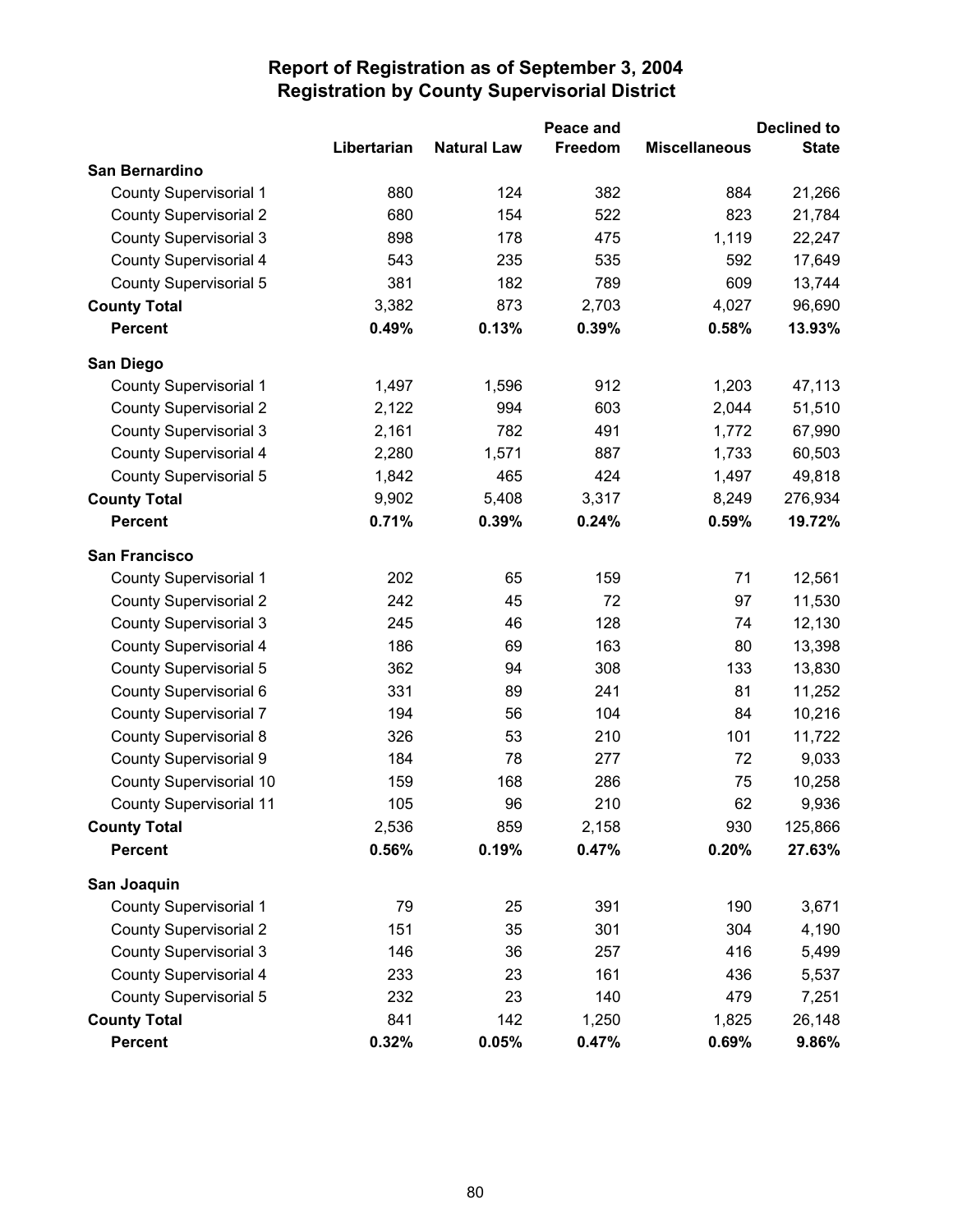|                               | <b>Total</b>      |                   |            | <b>American</b> |       |
|-------------------------------|-------------------|-------------------|------------|-----------------|-------|
|                               | <b>Registered</b> | <b>Democratic</b> | Republican | Independent     | Green |
| San Luis Obispo               |                   |                   |            |                 |       |
| <b>County Supervisorial 1</b> | 28,998            | 8,418             | 14,934     | 699             | 219   |
| <b>County Supervisorial 2</b> | 32,192            | 13,062            | 11,425     | 649             | 774   |
| <b>County Supervisorial 3</b> | 30,287            | 11,766            | 11,416     | 672             | 594   |
| <b>County Supervisorial 4</b> | 30,592            | 10,896            | 13,697     | 673             | 263   |
| <b>County Supervisorial 5</b> | 28,419            | 9,496             | 12,020     | 663             | 524   |
| <b>County Total</b>           | 150,488           | 53,638            | 63,492     | 3,356           | 2,374 |
| <b>Percent</b>                |                   | 35.64%            | 42.19%     | 2.23%           | 1.58% |
| <b>San Mateo</b>              |                   |                   |            |                 |       |
| <b>County Supervisorial 1</b> | 68,812            | 34,003            | 18,683     | 1,283           | 655   |
| <b>County Supervisorial 2</b> | 70,455            | 34,003            | 19,196     | 1,249           | 658   |
| <b>County Supervisorial 3</b> | 85,963            | 39,674            | 24,777     | 1,654           | 1,386 |
| <b>County Supervisorial 4</b> | 59,147            | 29,778            | 15,395     | 1,010           | 789   |
| County Supervisorial 5        | 57,673            | 31,957            | 9,830      | 997             | 488   |
| <b>County Total</b>           | 342,050           | 169,415           | 87,881     | 6,193           | 3,976 |
| <b>Percent</b>                |                   | 49.53%            | 25.69%     | 1.81%           | 1.16% |
| Santa Barbara                 |                   |                   |            |                 |       |
| <b>County Supervisorial 1</b> | 39,026            | 17,916            | 10,999     | 736             | 1,069 |
| <b>County Supervisorial 2</b> | 48,448            | 21,097            | 15,960     | 771             | 1,033 |
| <b>County Supervisorial 3</b> | 42,125            | 15,234            | 15,457     | 841             | 835   |
| <b>County Supervisorial 4</b> | 37,892            | 13,031            | 17,507     | 890             | 175   |
| County Supervisorial 5        | 27,519            | 10,964            | 11,265     | 611             | 123   |
| <b>County Total</b>           | 195,010           | 78,242            | 71,188     | 3,849           | 3,235 |
| <b>Percent</b>                |                   | 40.12%            | 36.50%     | 1.97%           | 1.66% |
| Santa Clara                   |                   |                   |            |                 |       |
| <b>County Supervisorial 1</b> | 182,708           | 76,928            | 62,663     | 3,772           | 1,301 |
| <b>County Supervisorial 2</b> | 117,038           | 62,449            | 22,790     | 2,478           | 1,130 |
| <b>County Supervisorial 3</b> | 146,680           | 65,430            | 36,915     | 2,863           | 960   |
| County Supervisorial 4        | 172,398           | 79,221            | 50,404     | 3,656           | 1,641 |
| <b>County Supervisorial 5</b> | 203,419           | 86,582            | 59,454     | 2,719           | 2,428 |
| <b>County Total</b>           | 822,243           | 370,610           | 232,226    | 15,488          | 7,460 |
| Percent                       |                   | 45.07%            | 28.24%     | 1.88%           | 0.91% |
| <b>Santa Cruz</b>             |                   |                   |            |                 |       |
| <b>County Supervisorial 1</b> | 28,941            | 14,932            | 6,632      | 493             | 1,024 |
| <b>County Supervisorial 2</b> | 29,802            | 15,064            | 7,964      | 486             | 726   |
| <b>County Supervisorial 3</b> | 32,158            | 18,739            | 3,877      | 432             | 2,214 |
| County Supervisorial 4        | 15,518            | 9,530             | 3,049      | 214             | 150   |
| County Supervisorial 5        | 31,202            | 14,564            | 7,984      | 622             | 1,234 |
| <b>County Total</b>           | 137,621           | 72,829            | 29,506     | 2,247           | 5,348 |
| <b>Percent</b>                |                   | 52.92%            | 21.44%     | 1.63%           | 3.89% |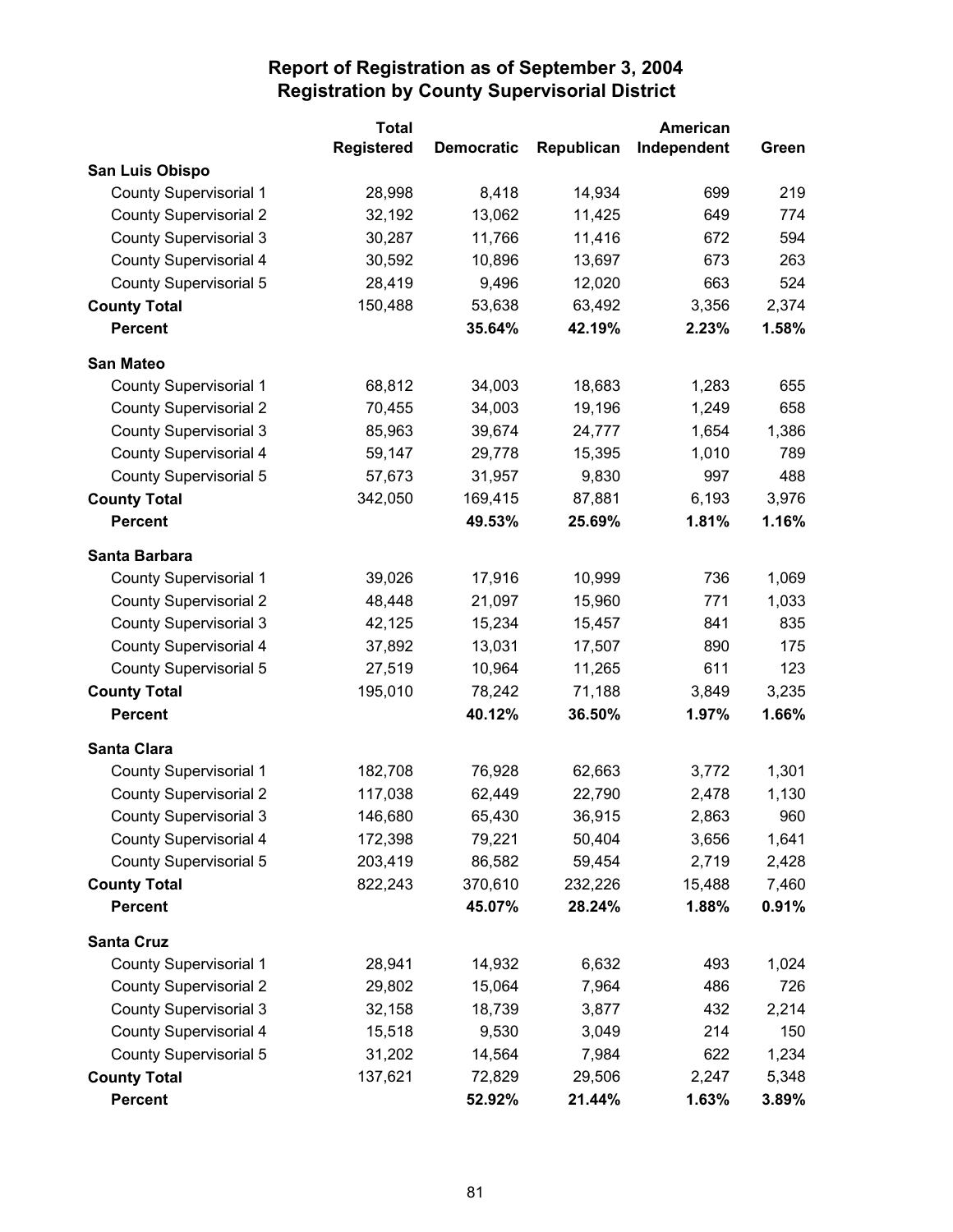|                               |             | Peace and          |         | <b>Declined to</b>   |              |  |
|-------------------------------|-------------|--------------------|---------|----------------------|--------------|--|
|                               | Libertarian | <b>Natural Law</b> | Freedom | <b>Miscellaneous</b> | <b>State</b> |  |
| San Luis Obispo               |             |                    |         |                      |              |  |
| <b>County Supervisorial 1</b> | 141         | 20                 | 61      | 336                  | 4,170        |  |
| <b>County Supervisorial 2</b> | 234         | 58                 | 73      | 443                  | 5,474        |  |
| <b>County Supervisorial 3</b> | 210         | 32                 | 53      | 390                  | 5,154        |  |
| <b>County Supervisorial 4</b> | 189         | 30                 | 57      | 433                  | 4,354        |  |
| <b>County Supervisorial 5</b> | 234         | 34                 | 63      | 366                  | 5,019        |  |
| <b>County Total</b>           | 1,008       | 174                | 307     | 1,968                | 24,171       |  |
| <b>Percent</b>                | 0.67%       | 0.12%              | 0.20%   | 1.31%                | 16.06%       |  |
| <b>San Mateo</b>              |             |                    |         |                      |              |  |
| <b>County Supervisorial 1</b> | 277         | 85                 | 160     | 172                  | 13,494       |  |
| <b>County Supervisorial 2</b> | 351         | 101                | 148     | 182                  | 14,567       |  |
| <b>County Supervisorial 3</b> | 550         | 71                 | 183     | 322                  | 17,346       |  |
| <b>County Supervisorial 4</b> | 347         | 68                 | 235     | 199                  | 11,326       |  |
| County Supervisorial 5        | 179         | 109                | 200     | 129                  | 13,784       |  |
| <b>County Total</b>           | 1,704       | 434                | 926     | 1,004                | 70,517       |  |
| <b>Percent</b>                | 0.50%       | 0.13%              | 0.27%   | 0.29%                | 20.62%       |  |
| Santa Barbara                 |             |                    |         |                      |              |  |
| <b>County Supervisorial 1</b> | 270         | 61                 | 87      | 592                  | 7,296        |  |
| <b>County Supervisorial 2</b> | 296         | 52                 | 84      | 571                  | 8,584        |  |
| <b>County Supervisorial 3</b> | 284         | 36                 | 58      | 464                  | 8,916        |  |
| <b>County Supervisorial 4</b> | 184         | 24                 | 78      | 420                  | 5,583        |  |
| <b>County Supervisorial 5</b> | 166         | 23                 | 51      | 364                  | 3,952        |  |
| <b>County Total</b>           | 1,200       | 196                | 358     | 2,411                | 34,331       |  |
| <b>Percent</b>                | 0.62%       | 0.10%              | 0.18%   | 1.24%                | 17.60%       |  |
| <b>Santa Clara</b>            |             |                    |         |                      |              |  |
| County Supervisorial 1        | 1,140       | 181                | 515     | 533                  | 35,675       |  |
| <b>County Supervisorial 2</b> | 795         | 169                | 631     | 437                  | 26,159       |  |
| <b>County Supervisorial 3</b> | 881         | 175                | 519     | 549                  | 38,388       |  |
| County Supervisorial 4        | 1,347       | 179                | 536     | 604                  | 34,810       |  |
| <b>County Supervisorial 5</b> | 1,442       | 185                | 485     | 581                  | 49,543       |  |
| <b>County Total</b>           | 5,605       | 889                | 2,686   | 2,704                | 184,575      |  |
| <b>Percent</b>                | 0.68%       | 0.11%              | 0.33%   | 0.33%                | 22.45%       |  |
| <b>Santa Cruz</b>             |             |                    |         |                      |              |  |
| <b>County Supervisorial 1</b> | 270         | 33                 | 97      | 278                  | 5,182        |  |
| <b>County Supervisorial 2</b> | 223         | 35                 | 86      | 238                  | 4,980        |  |
| <b>County Supervisorial 3</b> | 268         | 54                 | 131     | 265                  | 6,178        |  |
| <b>County Supervisorial 4</b> | 51          | 21                 | 73      | 70                   | 2,360        |  |
| <b>County Supervisorial 5</b> | 432         | 39                 | 100     | 299                  | 5,928        |  |
| <b>County Total</b>           | 1,244       | 182                | 487     | 1,150                | 24,628       |  |
| <b>Percent</b>                | 0.90%       | 0.13%              | 0.35%   | 0.84%                | 17.90%       |  |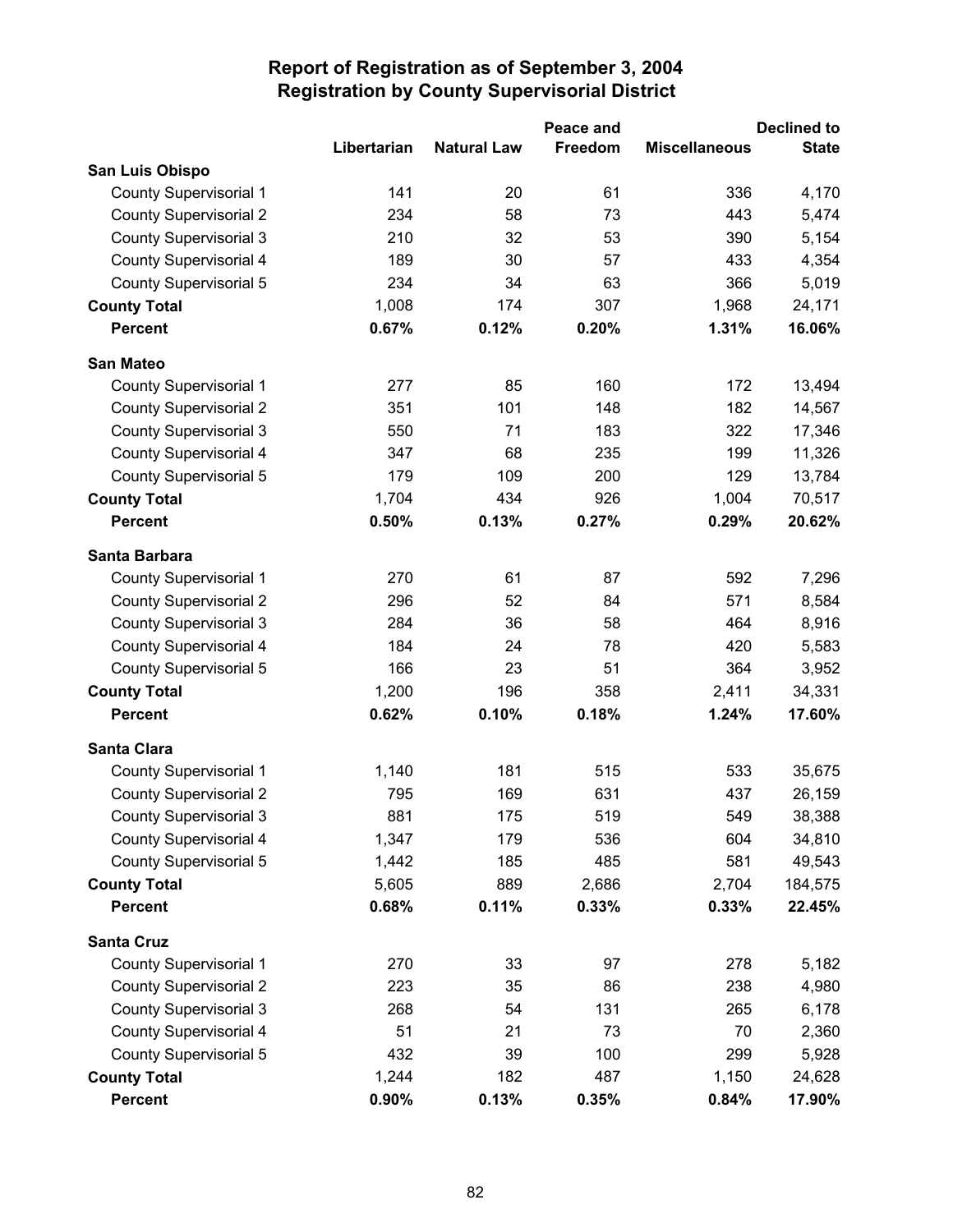|                               | <b>Total</b>      |                   |            | American    |                |
|-------------------------------|-------------------|-------------------|------------|-------------|----------------|
|                               | <b>Registered</b> | <b>Democratic</b> | Republican | Independent | Green          |
| <b>Shasta</b>                 |                   |                   |            |             |                |
| <b>County Supervisorial 1</b> | 17,585            | 5,689             | 8,375      | 466         | 152            |
| <b>County Supervisorial 2</b> | 18,124            | 5,883             | 8,596      | 512         | 123            |
| <b>County Supervisorial 3</b> | 17,416            | 5,295             | 8,801      | 473         | 91             |
| <b>County Supervisorial 4</b> | 18,090            | 5,658             | 8,745      | 518         | 98             |
| <b>County Supervisorial 5</b> | 18,675            | 5,772             | 9,467      | 534         | 71             |
| <b>County Total</b>           | 89,890            | 28,297            | 43,984     | 2,503       | 535            |
| <b>Percent</b>                |                   | 31.48%            | 48.93%     | 2.78%       | 0.60%          |
| <b>Sierra</b>                 |                   |                   |            |             |                |
| County Supervisorial 1        | 554               | 160               | 235        | 22          | 8              |
| <b>County Supervisorial 2</b> | 453               | 158               | 186        | 15          | $\overline{2}$ |
| <b>County Supervisorial 3</b> | 494               | 139               | 238        | 18          | $\,6\,$        |
| <b>County Supervisorial 4</b> | 372               | 141               | 147        | 16          | $\overline{2}$ |
| <b>County Supervisorial 5</b> | 447               | 140               | 183        | 21          | 5              |
| <b>County Total</b>           | 2,320             | 738               | 989        | 92          | 23             |
| <b>Percent</b>                |                   | 31.81%            | 42.63%     | 3.97%       | 0.99%          |
| <b>Siskiyou</b>               |                   |                   |            |             |                |
| <b>County Supervisorial 1</b> | 4,624             | 1,574             | 2,093      | 167         | 23             |
| <b>County Supervisorial 2</b> | 5,631             | 2,443             | 1,825      | 149         | 99             |
| <b>County Supervisorial 3</b> | 5,193             | 2,090             | 2,000      | 145         | 38             |
| <b>County Supervisorial 4</b> | 5,346             | 1,812             | 2,493      | 149         | 22             |
| <b>County Supervisorial 5</b> | 5,318             | 1,612             | 2,490      | 172         | 58             |
| <b>County Total</b>           | 26,112            | 9,531             | 10,901     | 782         | 240            |
| <b>Percent</b>                |                   | 36.50%            | 41.75%     | 2.99%       | 0.92%          |
| <b>Solano</b>                 |                   |                   |            |             |                |
| <b>County Supervisorial 1</b> | 34,219            | 20,932            | 6,139      | 611         | 235            |
| <b>County Supervisorial 2</b> | 40,273            | 20,976            | 10,580     | 783         | 348            |
| <b>County Supervisorial 3</b> | 34,580            | 16,664            | 10,210     | 758         | 166            |
| County Supervisorial 4        | 33,038            | 13,430            | 12,503     | 758         | 180            |
| County Supervisorial 5        | 39,802            | 16,248            | 15,136     | 855         | 189            |
| <b>County Total</b>           | 181,912           | 88,250            | 54,568     | 3,765       | 1,118          |
| <b>Percent</b>                |                   | 48.51%            | 30.00%     | 2.07%       | 0.61%          |
| Sonoma                        |                   |                   |            |             |                |
| County Supervisorial 1        | 55,164            | 26,759            | 17,127     | 968         | 1,173          |
| <b>County Supervisorial 2</b> | 47,232            | 23,654            | 12,637     | 910         | 1,304          |
| <b>County Supervisorial 3</b> | 43,542            | 21,831            | 10,898     | 964         | 1,269          |
| <b>County Supervisorial 4</b> | 46,153            | 21,853            | 14,611     | 893         | 952            |
| County Supervisorial 5        | 46,478            | 25,338            | 9,643      | 822         | 2,190          |
| <b>County Total</b>           | 238,569           | 119,435           | 64,916     | 4,557       | 6,888          |
| <b>Percent</b>                |                   | 50.06%            | 27.21%     | 1.91%       | 2.89%          |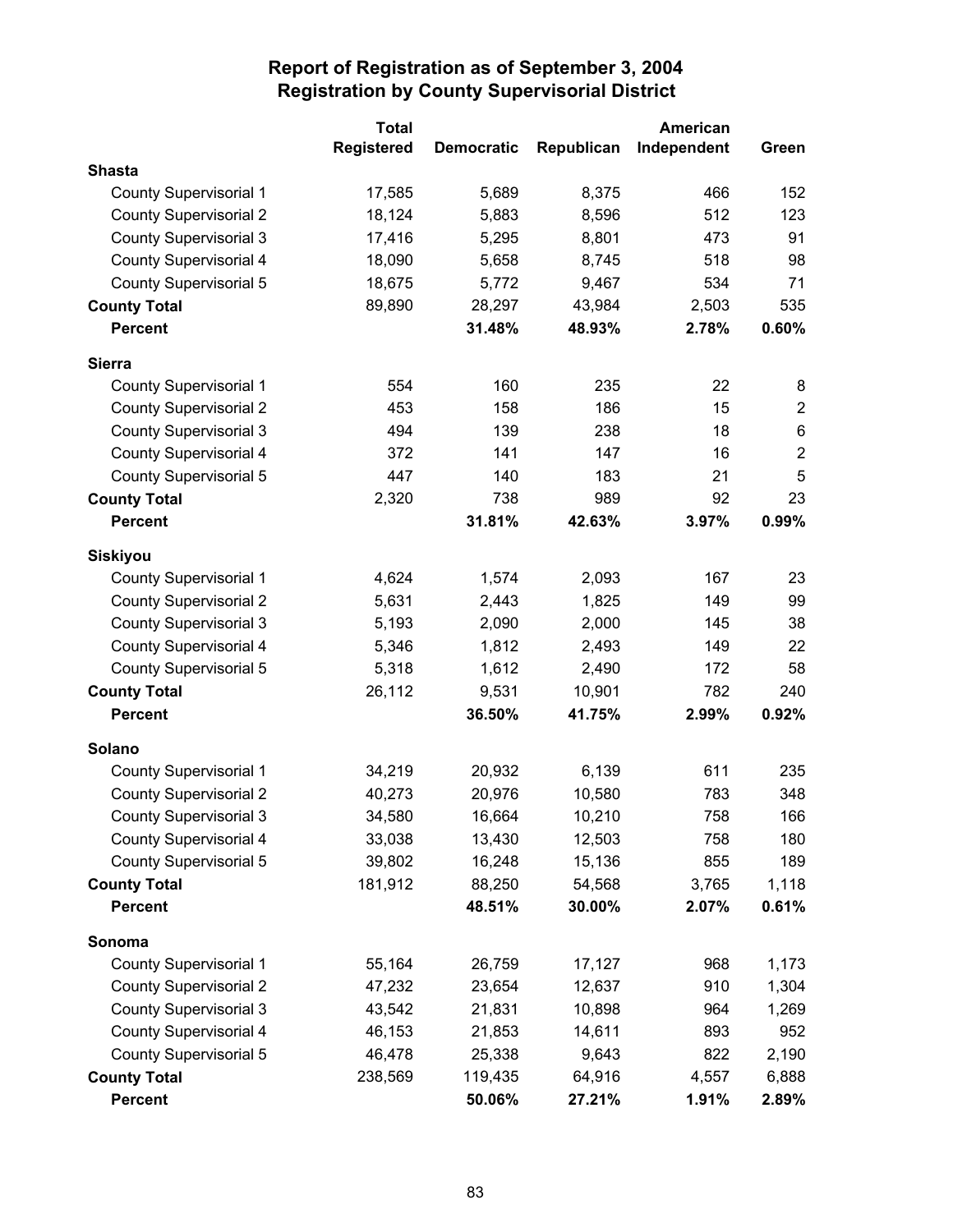|                               |                |                    | Peace and   | <b>Declined to</b>      |              |  |
|-------------------------------|----------------|--------------------|-------------|-------------------------|--------------|--|
|                               | Libertarian    | <b>Natural Law</b> | Freedom     | <b>Miscellaneous</b>    | <b>State</b> |  |
| <b>Shasta</b>                 |                |                    |             |                         |              |  |
| <b>County Supervisorial 1</b> | 113            | 14                 | 35          | 53                      | 2,688        |  |
| <b>County Supervisorial 2</b> | 134            | 12                 | 38          | 47                      | 2,779        |  |
| <b>County Supervisorial 3</b> | 104            | 10                 | 42          | 53                      | 2,547        |  |
| County Supervisorial 4        | 131            | 10                 | 43          | 49                      | 2,838        |  |
| County Supervisorial 5        | 131            | 9                  | 34          | 57                      | 2,600        |  |
| <b>County Total</b>           | 613            | 55                 | 192         | 259                     | 13,452       |  |
| <b>Percent</b>                | 0.68%          | 0.06%              | 0.21%       | 0.29%                   | 14.96%       |  |
| <b>Sierra</b>                 |                |                    |             |                         |              |  |
| <b>County Supervisorial 1</b> | 9              | $\mathbf 0$        | $\mathbf 0$ | 10                      | 110          |  |
| <b>County Supervisorial 2</b> | 7              | 0                  | 0           | 5                       | 80           |  |
| <b>County Supervisorial 3</b> | 5              | 0                  | 4           | 8                       | 76           |  |
| <b>County Supervisorial 4</b> | $\overline{2}$ | 0                  | 1           | $\overline{2}$          | 61           |  |
| County Supervisorial 5        | 5              | 1                  | 3           | $\overline{\mathbf{4}}$ | 85           |  |
| <b>County Total</b>           | 28             | 1                  | 8           | 29                      | 412          |  |
| <b>Percent</b>                | 1.21%          | 0.04%              | 0.34%       | 1.25%                   | 17.76%       |  |
| <b>Siskiyou</b>               |                |                    |             |                         |              |  |
| <b>County Supervisorial 1</b> | 49             | 5                  | 12          | 10                      | 691          |  |
| <b>County Supervisorial 2</b> | 53             | 46                 | 20          | 8                       | 988          |  |
| <b>County Supervisorial 3</b> | 42             | 17                 | 11          | $\overline{7}$          | 843          |  |
| <b>County Supervisorial 4</b> | 47             | 4                  | 11          | $\overline{7}$          | 801          |  |
| County Supervisorial 5        | 88             | 4                  | 12          | 13                      | 869          |  |
| <b>County Total</b>           | 279            | 76                 | 66          | 45                      | 4,192        |  |
| <b>Percent</b>                | 1.07%          | 0.29%              | 0.25%       | 0.17%                   | 16.05%       |  |
| Solano                        |                |                    |             |                         |              |  |
| <b>County Supervisorial 1</b> | 107            | 35                 | 114         | 198                     | 5,848        |  |
| <b>County Supervisorial 2</b> | 211            | 47                 | 125         | 256                     | 6,947        |  |
| <b>County Supervisorial 3</b> | 156            | 24                 | 93          | 215                     | 6,294        |  |
| County Supervisorial 4        | 149            | 17                 | 57          | 180                     | 5,764        |  |
| County Supervisorial 5        | 175            | 15                 | 87          | 224                     | 6,873        |  |
| <b>County Total</b>           | 798            | 138                | 476         | 1,073                   | 31,726       |  |
| <b>Percent</b>                | 0.44%          | 0.08%              | 0.26%       | 0.59%                   | 17.44%       |  |
| Sonoma                        |                |                    |             |                         |              |  |
| <b>County Supervisorial 1</b> | 317            | 41                 | 104         | 385                     | 8,290        |  |
| <b>County Supervisorial 2</b> | 302            | 31                 | 114         | 323                     | 7,957        |  |
| <b>County Supervisorial 3</b> | 297            | 48                 | 138         | 294                     | 7,803        |  |
| County Supervisorial 4        | 299            | 34                 | 113         | 253                     | 7,145        |  |
| County Supervisorial 5        | 356            | 69                 | 210         | 321                     | 7,529        |  |
| <b>County Total</b>           | 1,571          | 223                | 679         | 1,576                   | 38,724       |  |
| <b>Percent</b>                | 0.66%          | 0.09%              | 0.28%       | 0.66%                   | 16.23%       |  |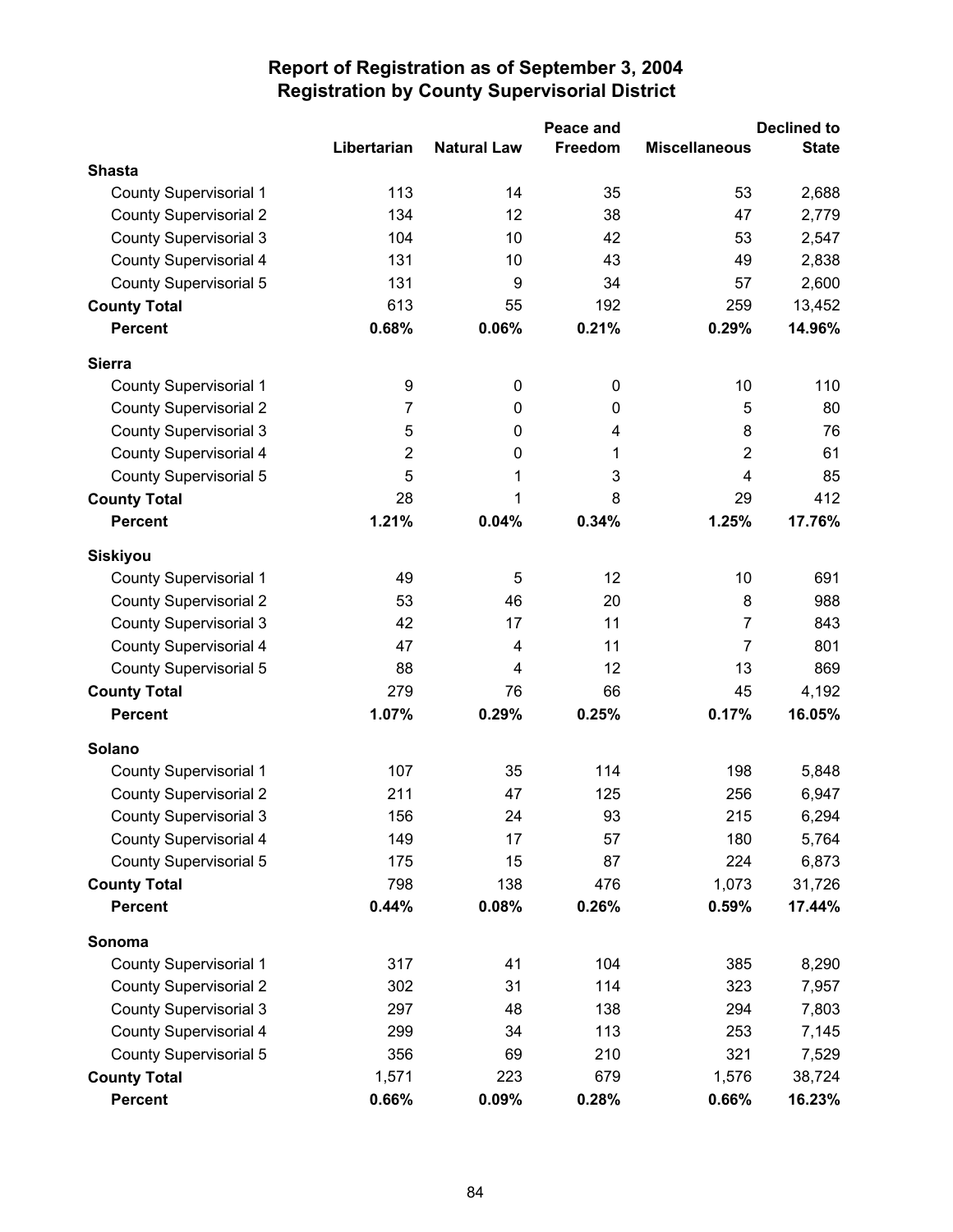|                               | <b>Total</b>      |                   |            | American    |       |
|-------------------------------|-------------------|-------------------|------------|-------------|-------|
|                               | <b>Registered</b> | <b>Democratic</b> | Republican | Independent | Green |
| <b>Stanislaus</b>             |                   |                   |            |             |       |
| <b>County Supervisorial 1</b> | 43,716            | 17,083            | 19,774     | 885         | 145   |
| <b>County Supervisorial 2</b> | 42,637            | 16,886            | 19,568     | 751         | 173   |
| <b>County Supervisorial 3</b> | 38,305            | 16,953            | 15,816     | 702         | 134   |
| <b>County Supervisorial 4</b> | 48,583            | 20,156            | 21,230     | 919         | 251   |
| <b>County Supervisorial 5</b> | 33,441            | 16,341            | 12,332     | 633         | 90    |
| <b>County Total</b>           | 206,682           | 87,419            | 88,720     | 3,890       | 793   |
| <b>Percent</b>                |                   | 42.30%            | 42.93%     | 1.88%       | 0.38% |
| <b>Sutter</b>                 |                   |                   |            |             |       |
| County Supervisorial 1        | 7,116             | 2,657             | 3,221      | 180         | 24    |
| <b>County Supervisorial 2</b> | 5,526             | 2,077             | 2,331      | 159         | 28    |
| <b>County Supervisorial 3</b> | 9,754             | 2,793             | 5,469      | 200         | 38    |
| <b>County Supervisorial 4</b> | 8,932             | 2,966             | 4,470      | 198         | 23    |
| <b>County Supervisorial 5</b> | 8,972             | 2,664             | 4,825      | 172         | 26    |
| <b>County Total</b>           | 40,300            | 13,157            | 20,316     | 909         | 139   |
| <b>Percent</b>                |                   | 32.65%            | 50.41%     | 2.26%       | 0.34% |
| <b>Tehama</b>                 |                   |                   |            |             |       |
| <b>County Supervisorial 1</b> | 6,647             | 2,188             | 3,181      | 213         | 29    |
| <b>County Supervisorial 2</b> | 5,521             | 2,020             | 2,349      | 238         | 18    |
| <b>County Supervisorial 3</b> | 5,854             | 1,965             | 2,763      | 227         | 29    |
| <b>County Supervisorial 4</b> | 4,940             | 1,755             | 2,156      | 206         | 35    |
| <b>County Supervisorial 5</b> | 5,615             | 2,093             | 2,386      | 214         | 27    |
| <b>County Total</b>           | 28,577            | 10,021            | 12,835     | 1,098       | 138   |
| <b>Percent</b>                |                   | 35.07%            | 44.91%     | 3.84%       | 0.48% |
| <b>Trinity</b>                |                   |                   |            |             |       |
| <b>County Supervisorial 1</b> | 1,664             | 577               | 753        | 47          | 19    |
| <b>County Supervisorial 2</b> | 1,620             | 530               | 712        | 69          | 18    |
| <b>County Supervisorial 3</b> | 1,453             | 555               | 553        | 61          | 32    |
| County Supervisorial 4        | 1,614             | 617               | 617        | 51          | 36    |
| <b>County Supervisorial 5</b> | 1,399             | 532               | 504        | 37          | 30    |
| <b>County Total</b>           | 7,750             | 2,811             | 3,139      | 265         | 135   |
| <b>Percent</b>                |                   | 36.27%            | 40.50%     | 3.42%       | 1.74% |
| <b>Tulare</b>                 |                   |                   |            |             |       |
| <b>County Supervisorial 1</b> | 28,046            | 9,236             | 14,096     | 675         | 145   |
| <b>County Supervisorial 2</b> | 24,338            | 10,022            | 10,709     | 541         | 65    |
| <b>County Supervisorial 3</b> | 37,120            | 11,160            | 20,235     | 721         | 186   |
| <b>County Supervisorial 4</b> | 20,424            | 8,635             | 8,908      | 347         | 43    |
| <b>County Supervisorial 5</b> | 25,128            | 9,088             | 11,682     | 694         | 103   |
| <b>County Total</b>           | 135,056           | 48,141            | 65,630     | 2,978       | 542   |
| <b>Percent</b>                |                   | 35.65%            | 48.59%     | 2.21%       | 0.40% |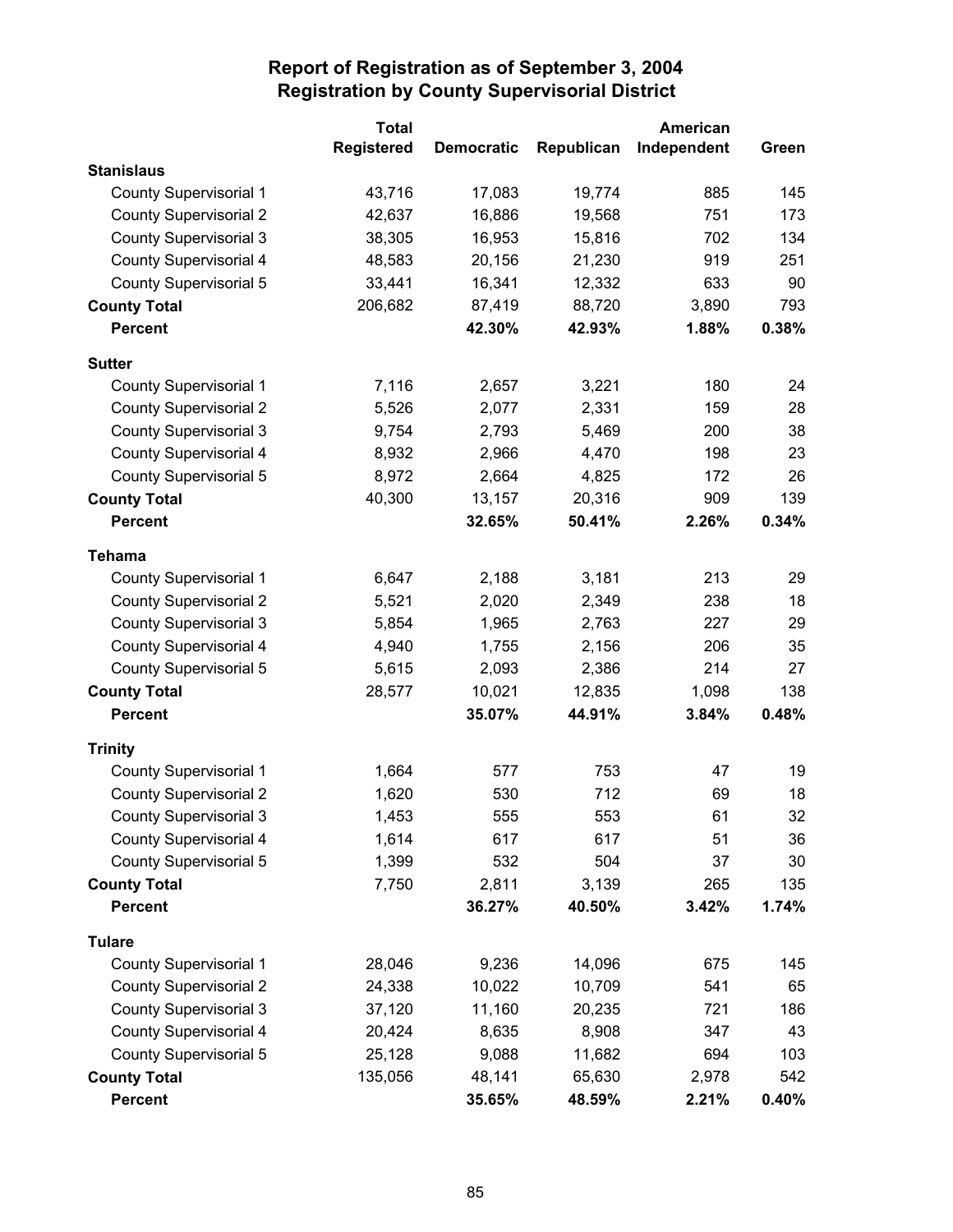|                               |             |                         | Peace and |                      | <b>Declined to</b> |
|-------------------------------|-------------|-------------------------|-----------|----------------------|--------------------|
|                               | Libertarian | <b>Natural Law</b>      | Freedom   | <b>Miscellaneous</b> | <b>State</b>       |
| <b>Stanislaus</b>             |             |                         |           |                      |                    |
| <b>County Supervisorial 1</b> | 159         | 24                      | 217       | 428                  | 5,001              |
| <b>County Supervisorial 2</b> | 137         | 31                      | 152       | 335                  | 4,604              |
| <b>County Supervisorial 3</b> | 129         | 32                      | 296       | 319                  | 3,924              |
| County Supervisorial 4        | 190         | 19                      | 293       | 489                  | 5,036              |
| <b>County Supervisorial 5</b> | 137         | 24                      | 284       | 239                  | 3,361              |
| <b>County Total</b>           | 752         | 130                     | 1,242     | 1,810                | 21,926             |
| <b>Percent</b>                | 0.36%       | 0.06%                   | 0.60%     | 0.88%                | 10.61%             |
| <b>Sutter</b>                 |             |                         |           |                      |                    |
| <b>County Supervisorial 1</b> | 40          | $\overline{2}$          | 28        | 256                  | 708                |
| <b>County Supervisorial 2</b> | 49          | 5                       | 29        | 226                  | 622                |
| <b>County Supervisorial 3</b> | 36          | 0                       | 18        | 250                  | 950                |
| County Supervisorial 4        | 28          | 5                       | 28        | 307                  | 907                |
| County Supervisorial 5        | 35          | 4                       | 35        | 269                  | 942                |
| <b>County Total</b>           | 188         | 16                      | 138       | 1,308                | 4,129              |
| <b>Percent</b>                | 0.47%       | 0.04%                   | 0.34%     | 3.25%                | 10.25%             |
| <b>Tehama</b>                 |             |                         |           |                      |                    |
| <b>County Supervisorial 1</b> | 35          | 3                       | 14        | 32                   | 952                |
| <b>County Supervisorial 2</b> | 50          | 1                       | 18        | 36                   | 791                |
| <b>County Supervisorial 3</b> | 37          | $\overline{2}$          | 11        | 29                   | 791                |
| County Supervisorial 4        | 36          | $\overline{\mathbf{c}}$ | 18        | 30                   | 702                |
| County Supervisorial 5        | 47          | $\overline{2}$          | 20        | 40                   | 786                |
| <b>County Total</b>           | 205         | 10                      | 81        | 167                  | 4,022              |
| <b>Percent</b>                | 0.72%       | 0.03%                   | 0.28%     | 0.58%                | 14.07%             |
| <b>Trinity</b>                |             |                         |           |                      |                    |
| <b>County Supervisorial 1</b> | 14          | 3                       | 6         | 24                   | 221                |
| <b>County Supervisorial 2</b> | 18          | 1                       | 4         | 23                   | 245                |
| <b>County Supervisorial 3</b> | 12          | 4                       | 9         | 15                   | 212                |
| County Supervisorial 4        | 14          | 3                       | 6         | 19                   | 251                |
| County Supervisorial 5        | 22          | 3                       | 6         | 25                   | 240                |
| <b>County Total</b>           | 80          | 14                      | 31        | 106                  | 1,169              |
| <b>Percent</b>                | 1.03%       | 0.18%                   | 0.40%     | 1.37%                | 15.08%             |
| <b>Tulare</b>                 |             |                         |           |                      |                    |
| <b>County Supervisorial 1</b> | 113         | 29                      | 66        | 69                   | 3,617              |
| <b>County Supervisorial 2</b> | 68          | 25                      | 58        | 61                   | 2,789              |
| <b>County Supervisorial 3</b> | 157         | 28                      | 54        | 89                   | 4,490              |
| County Supervisorial 4        | 62          | 25                      | 58        | 41                   | 2,305              |
| County Supervisorial 5        | 107         | 36                      | 86        | 82                   | 3,250              |
| <b>County Total</b>           | 507         | 143                     | 322       | 342                  | 16,451             |
| <b>Percent</b>                | 0.38%       | 0.11%                   | 0.24%     | 0.25%                | 12.18%             |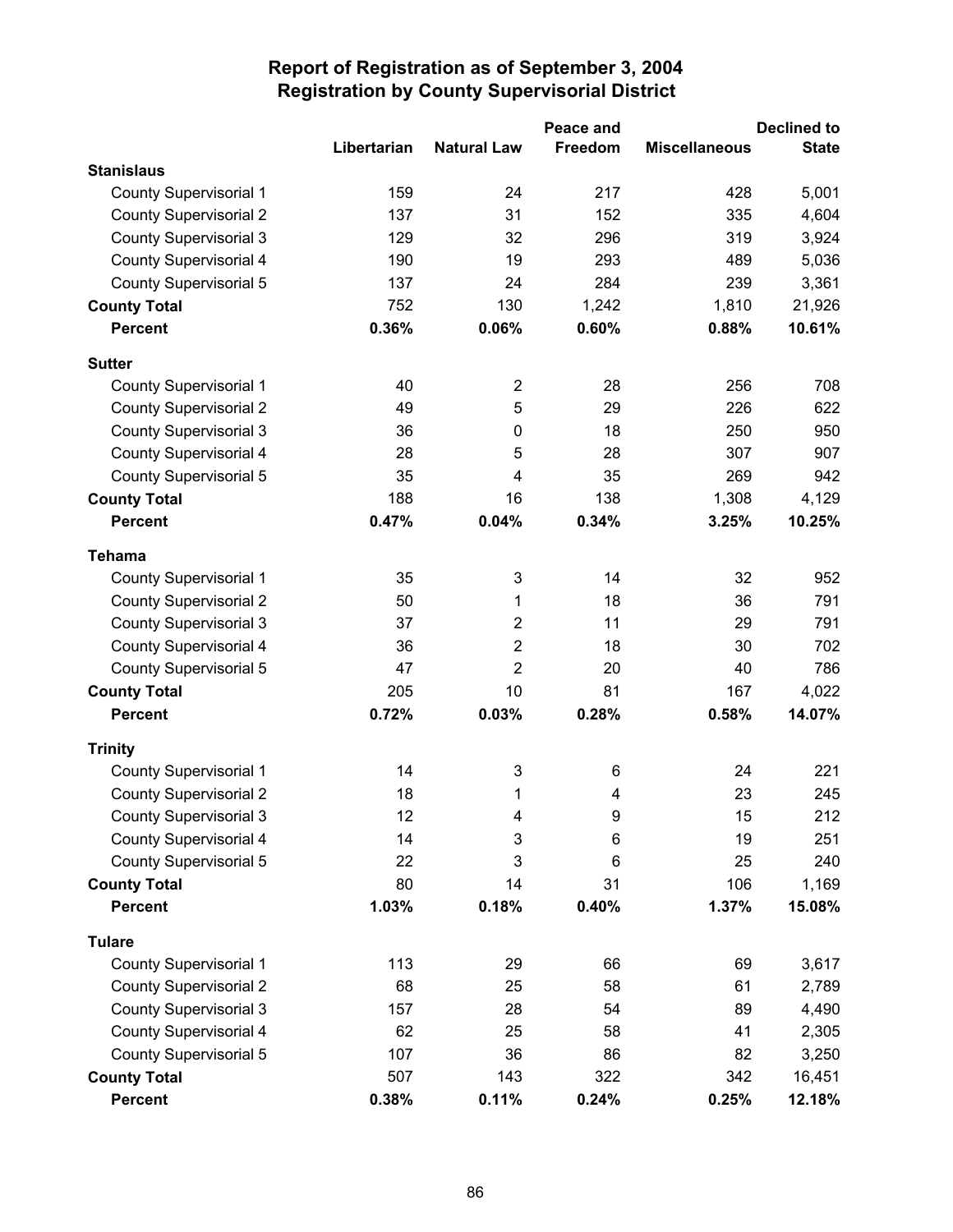|                               | <b>Total</b>      |                   |            | American    |         |
|-------------------------------|-------------------|-------------------|------------|-------------|---------|
|                               | <b>Registered</b> | <b>Democratic</b> | Republican | Independent | Green   |
| <b>Tuolumne</b>               |                   |                   |            |             |         |
| <b>County Supervisorial 1</b> | 6,264             | 2,419             | 2,700      | 138         | 84      |
| <b>County Supervisorial 2</b> | 6,420             | 2,392             | 2,844      | 157         | 67      |
| <b>County Supervisorial 3</b> | 5,959             | 2,146             | 2,683      | 175         | 55      |
| <b>County Supervisorial 4</b> | 6,183             | 2,234             | 2,851      | 173         | 49      |
| <b>County Supervisorial 5</b> | 6,739             | 2,690             | 2,796      | 197         | 48      |
| <b>County Total</b>           | 31,565            | 11,881            | 13,874     | 840         | 303     |
| <b>Percent</b>                |                   | 37.64%            | 43.95%     | 2.66%       | 0.96%   |
| Ventura                       |                   |                   |            |             |         |
| County Supervisorial 1        | 87,655            | 36,680            | 32,801     | 1,851       | 1,517   |
| <b>County Supervisorial 2</b> | 86,844            | 27,208            | 41,441     | 1,543       | 558     |
| <b>County Supervisorial 3</b> | 72,429            | 29,057            | 29,848     | 1,495       | 486     |
| County Supervisorial 4        | 80,000            | 24,715            | 38,563     | 1,874       | 455     |
| <b>County Supervisorial 5</b> | 52,182            | 27,751            | 13,947     | 1,011       | 309     |
| <b>County Total</b>           | 379,110           | 145,411           | 156,600    | 7,774       | 3,325   |
| <b>Percent</b>                |                   | 38.36%            | 41.31%     | 2.05%       | 0.88%   |
| Yolo                          |                   |                   |            |             |         |
| <b>County Supervisorial 1</b> | 18,083            | 8,440             | 5,381      | 457         | 171     |
| <b>County Supervisorial 2</b> | 16,137            | 8,227             | 3,100      | 228         | 710     |
| <b>County Supervisorial 3</b> | 14,915            | 6,672             | 5,231      | 345         | 157     |
| <b>County Supervisorial 4</b> | 19,774            | 9,787             | 4,721      | 254         | 607     |
| <b>County Supervisorial 5</b> | 16,379            | 6,688             | 6,566      | 412         | 153     |
| <b>County Total</b>           | 85,288            | 39,814            | 24,999     | 1,696       | 1,798   |
| <b>Percent</b>                |                   | 46.68%            | 29.31%     | 1.99%       | 2.11%   |
| Yuba                          |                   |                   |            |             |         |
| County Supervisorial 1        | 4,070             | 1,626             | 1,482      | 211         | 19      |
| <b>County Supervisorial 2</b> | 5,556             | 2,097             | 2,402      | 174         | 34      |
| <b>County Supervisorial 3</b> | 5,048             | 2,100             | 1,858      | 198         | 18      |
| County Supervisorial 4        | 5,012             | 1,525             | 2,490      | 166         | 24      |
| <b>County Supervisorial 5</b> | 6,461             | 1,909             | 3,155      | 212         | 75      |
| <b>County Total</b>           | 26,147            | 9,257             | 11,387     | 961         | 170     |
| <b>Percent</b>                |                   | 35.40%            | 43.55%     | 3.68%       | 0.65%   |
| <b>State Total</b>            | 15,625,180        | 6,754,308         | 5,466,404  | 304,066     | 156,914 |
| <b>Percent</b>                |                   | 43.23%            | 34.98%     | 1.95%       | 1.00%   |